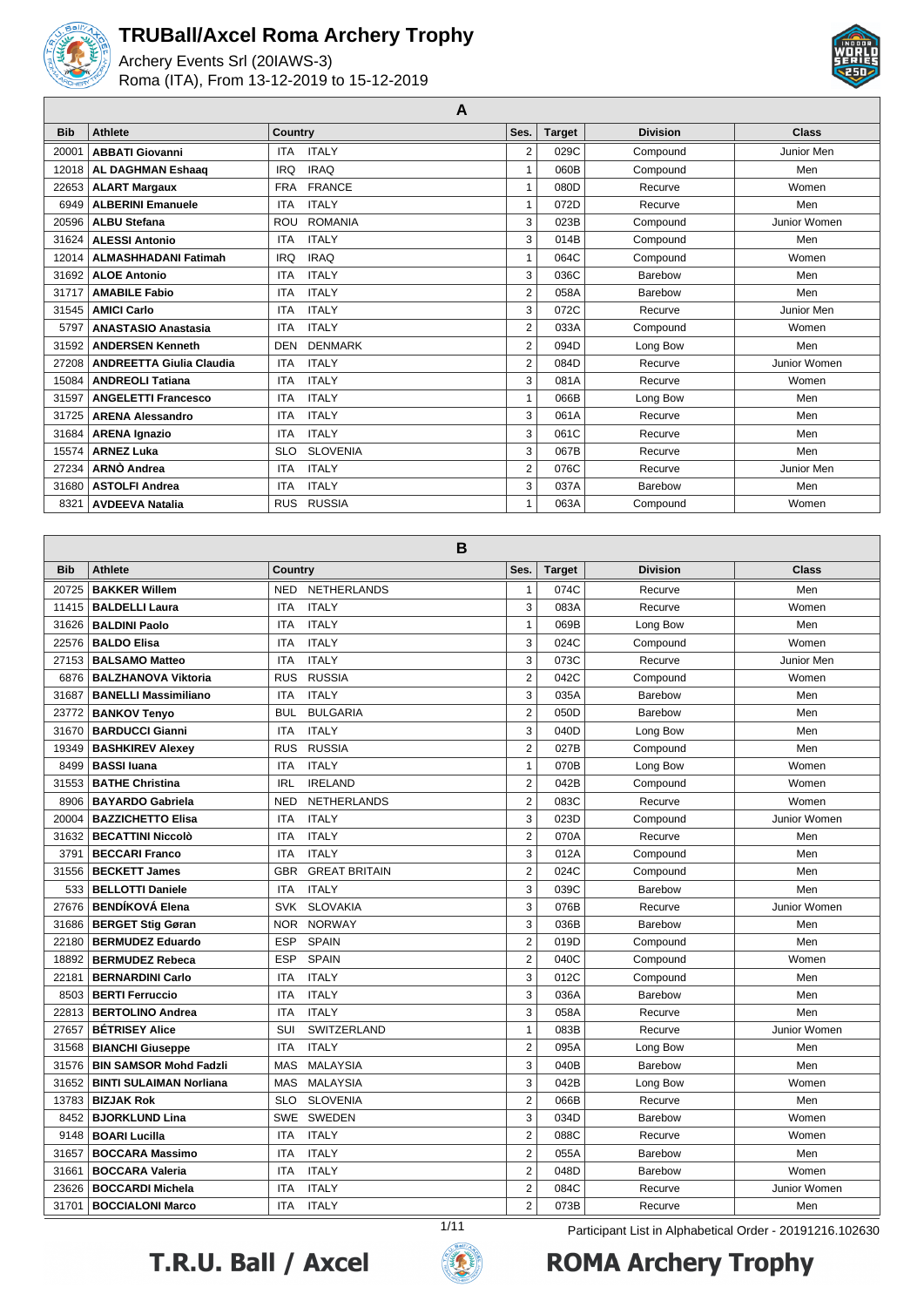

Archery Events Srl (20IAWS-3) Roma (ITA), From 13-12-2019 to 15-12-2019



|            |                                  | B                               |                |               |                 | Continue     |
|------------|----------------------------------|---------------------------------|----------------|---------------|-----------------|--------------|
| <b>Bib</b> | <b>Athlete</b>                   | <b>Country</b>                  | Ses.           | <b>Target</b> | <b>Division</b> | <b>Class</b> |
| 27108      | <b>BOGETTI Fabio</b>             | <b>ITALY</b><br><b>ITA</b>      | 3              | 071A          | Recurve         | Junior Men   |
| 3546       | <b>BOGGIATTO Alex</b>            | <b>ITALY</b><br><b>ITA</b>      | $\overline{2}$ | 031A          | Compound        | Junior Men   |
| 22280      | <b>BOLJEVIC Milos</b>            | <b>MONTENEGRO</b><br><b>MNE</b> | 3              | 068B          | Recurve         | Men          |
| 31172      | <b>BOMBARDA Michelle Maria</b>   | <b>ITALY</b><br><b>ITA</b>      | 3              | 023C          | Compound        | Junior Women |
| 27231      | <b>BONCORI Alessandro</b>        | <b>ITALY</b><br><b>ITA</b>      | 3              | 011A          | Compound        | Men          |
| 12695      | <b>BORGSTROM Hampus</b>          | SWE<br><b>SWEDEN</b>            | 3              | 018B          | Compound        | Men          |
| 27094      | <b>BORRUSO Arcangelo</b>         | <b>ITALY</b><br><b>ITA</b>      | 3              | 009A          | Compound        | Men          |
| 19779      | <b>BOSANSKY Jozef</b>            | <b>SLOVAKIA</b><br><b>SVK</b>   | 2              | 027C          | Compound        | Men          |
| 31723      | <b>BOSCHETTI Riccardo</b>        | <b>ITALY</b><br><b>ITA</b>      | $\overline{2}$ | 021B          | Compound        | Men          |
| 18867      | <b>BOSSARD Florian</b>           | <b>FRANCE</b><br><b>FRA</b>     | 3              | 061B          | Recurve         | Men          |
| 18880      | <b>BOUBRAHMI Naoufal</b>         | <b>MOROCCO</b><br><b>MAR</b>    | 3              | 061D          | Recurve         | Men          |
| 31575      | <b>BRAGLIA Daniele</b>           | <b>ITALY</b><br><b>ITA</b>      | 3              | 038C          | Barebow         | Men          |
| 31650      | <b>BRESCIA Francesco</b>         | <b>ITALY</b><br><b>ITA</b>      | 3              | 035C          | Barebow         | Men          |
| 23265      | <b>BRUNELLO Antonio</b>          | <b>ITALY</b><br><b>ITA</b>      | 3              | 021C          | Compound        | Junior Men   |
| 22742      | <b>BRUNETTA Allen</b>            | <b>USA</b><br><b>USA</b>        | 3              | 012D          | Compound        | Men          |
| 27416      | <b>BRUNO Marco</b>               | <b>ITALY</b><br><b>ITA</b>      | 3              | 014C          | Compound        | Men          |
| 8705       | <b>BUDEN Domagoi</b>             | <b>CROATIA</b><br><b>CRO</b>    | $\overline{2}$ | 020C          | Compound        | Men          |
| 13090      | <b>BULAEV Anton</b>              | <b>RUSSIA</b><br><b>RUS</b>     | $\overline{2}$ | 011D          | Compound        | Men          |
| 22525      | <b>BUNTINX Tim</b>               | <b>BELGIUM</b><br><b>BEL</b>    | 3              | 017D          | Compound        | Men          |
| 31672      | <b>BUSQUETS CASTAÑER Vicente</b> | <b>SPAIN</b><br><b>ESP</b>      | 2              | 093C          | Long Bow        | Men          |
| 31730      | <b>BUSSOTTI Alessandro</b>       | <b>ITALY</b><br><b>ITA</b>      | $\overline{2}$ | 020A          | Compound        | Men          |

|            | C                             |                               |                |               |                 |              |  |  |  |
|------------|-------------------------------|-------------------------------|----------------|---------------|-----------------|--------------|--|--|--|
| <b>Bib</b> | <b>Athlete</b>                | Country                       | Ses.           | <b>Target</b> | <b>Division</b> | Class        |  |  |  |
| 31607      | <b>CAFUK Lara</b>             | <b>CROATIA</b><br><b>CRO</b>  | $\overline{2}$ | 081B          | Recurve         | Junior Women |  |  |  |
| 31535      | <b>CALDARELLI Lorenzo</b>     | <b>ITALY</b><br><b>ITA</b>    | $\overline{2}$ | 075C          | Recurve         | Junior Men   |  |  |  |
| 31600      | <b>CAMBIOTTI Andrea</b>       | <b>ITALY</b><br><b>ITA</b>    | $\overline{2}$ | 015B          | Compound        | Men          |  |  |  |
| 27605      | <b>CAMPANA Rachel</b>         | SUI<br><b>SWITZERLAND</b>     | $\mathbf{1}$   | 082B          | Recurve         | Junior Women |  |  |  |
| 31683      | <b>CAMPOBASSO Marcello</b>    | <b>ITA</b><br><b>ITALY</b>    | 3              | 040A          | Barebow         | Men          |  |  |  |
| 12908      | <b>CANCELLI Giampaolo</b>     | <b>ITALY</b><br><b>ITA</b>    | $\overline{2}$ | 025A          | Compound        | Men          |  |  |  |
| 31615      | <b>CANTELMO Nicolo</b>        | <b>ITA</b><br><b>ITALY</b>    | $\overline{2}$ | 029A          | Compound        | Junior Men   |  |  |  |
| 12396      | <b>CAPPELLOTTO Enrico</b>     | <b>ITALY</b><br><b>ITA</b>    | $\overline{2}$ | 028A          | Compound        | Men          |  |  |  |
| 31543      | <b>CARAMUSCIA Sara</b>        | <b>ITA</b><br><b>ITALY</b>    | 3              | 032A          | Barebow         | Women        |  |  |  |
| 27240      | <b>CARDUCCI Giorgia</b>       | <b>ITALY</b><br><b>ITA</b>    | 3              | 076C          | Recurve         | Junior Women |  |  |  |
| 27994      | <b>CARO LOMBANA Santiago</b>  | <b>COLOMBIA</b><br>COL        | 3              | 070D          | Recurve         | Junior Men   |  |  |  |
| 31590      | <b>CAROSATI Roberto</b>       | <b>ITALY</b><br><b>ITA</b>    | $\overline{2}$ | 017B          | Compound        | Men          |  |  |  |
| 12191      | <b>CARUSO Paolo</b>           | <b>ITALY</b><br><b>ITA</b>    | $\overline{2}$ | 066A          | Recurve         | Men          |  |  |  |
| 31571      | <b>CASTAGNA Samuele</b>       | <b>ITALY</b><br><b>ITA</b>    | $\overline{2}$ | 031C          | Compound        | Junior Men   |  |  |  |
| 11949      | <b>CASTOLDI Lorenzo</b>       | <b>ITALY</b><br><b>ITA</b>    | $\overline{2}$ | 014A          | Compound        | Men          |  |  |  |
| 30301      | <b>CATAVEI Andrada</b>        | <b>ROMANIA</b><br><b>ROU</b>  | $\overline{2}$ | 087B          | Recurve         | Women        |  |  |  |
| 31646      | <b>CAVALLETTI Carlo</b>       | <b>ITALY</b><br><b>ITA</b>    | $\overline{2}$ | 050A          | Barebow         | Men          |  |  |  |
| 27098      | <b>CENEDESE Sabrina</b>       | <b>ITALY</b><br><b>ITA</b>    | $\overline{2}$ | 085C          | Recurve         | Women        |  |  |  |
| 27596      | <b>CERNI Lovro</b>            | <b>CROATIA</b><br>CRO         | $\overline{2}$ | 080D          | Recurve         | Junior Men   |  |  |  |
| 31487      | <b>CHABROL Gabrielle</b>      | <b>FRA</b><br><b>FRANCE</b>   | $\overline{2}$ | 081C          | Recurve         | Junior Women |  |  |  |
| 27173      | <b>CHIA Pietro</b>            | <b>ITA</b><br><b>ITALY</b>    | 3              | 068A          | Recurve         | Men          |  |  |  |
| 27146      | <b>CHIARA Romboli</b>         | <b>ITALY</b><br><b>ITA</b>    | $\overline{2}$ | 038D          | Compound        | Women        |  |  |  |
| 31708      | <b>CHNURIK Alojz</b>          | <b>SVK</b><br><b>SLOVAKIA</b> | $\overline{2}$ | 063D          | Recurve         | Men          |  |  |  |
| 31694      | CHO Su A                      | <b>KOREA</b><br><b>KOR</b>    | 3              | 024D          | Compound        | Women        |  |  |  |
| 24219      | <b>CIPRO Pasquale Roberto</b> | <b>ITALY</b><br><b>ITA</b>    | $\overline{2}$ | 060A          | Recurve         | Men          |  |  |  |
| 2698       | <b>COBO CAYON Daniel</b>      | <b>SPAIN</b><br><b>ESP</b>    | $\overline{2}$ | 021D          | Compound        | Men          |  |  |  |
| 31718      | <b>COCCHI Umberto</b>         | <b>ITALY</b><br><b>ITA</b>    | $\mathbf{1}$   | 066A          | Long Bow        | Men          |  |  |  |
| 3543       | <b>COEREZZA Elisa Ester</b>   | <b>ITALY</b><br><b>ITA</b>    | $\mathbf{1}$   | 081C          | Recurve         | Junior Women |  |  |  |
| 31678      | <b>COLANTONIO Giancarlo</b>   | <b>ITALY</b><br><b>ITA</b>    | $\overline{2}$ | 057C          | Barebow         | Men          |  |  |  |
| 27204      | <b>COMPAGNUCCI Claudia</b>    | <b>ITALY</b><br><b>ITA</b>    | $\overline{2}$ | 086A          | Recurve         | Women        |  |  |  |
| 31702      | <b>COSTA Giancarlo</b>        | <b>ITALY</b><br><b>ITA</b>    | 3              | 011B          | Compound        | Men          |  |  |  |
| 563        | <b>COUSINS Dave</b>           | <b>USA</b><br><b>USA</b>      | $\overline{2}$ | 012C          | Compound        | Men          |  |  |  |
| 26699      | <b>COUTRET Stéphane</b>       | <b>FRANCE</b><br><b>FRA</b>   | $\mathbf{1}$   | 072B          | Recurve         | Men          |  |  |  |
| 31667      | <b>COVRE Leonardo</b>         | <b>ITALY</b><br><b>ITA</b>    | 3              | 021A          | Compound        | Junior Men   |  |  |  |
| 31559      | <b>CROCIONI Tiziana</b>       | <b>ITALY</b><br><b>ITA</b>    | $\overline{2}$ | 038A          | Compound        | Women        |  |  |  |





2/11 Participant List in Alphabetical Order - 20191216.102630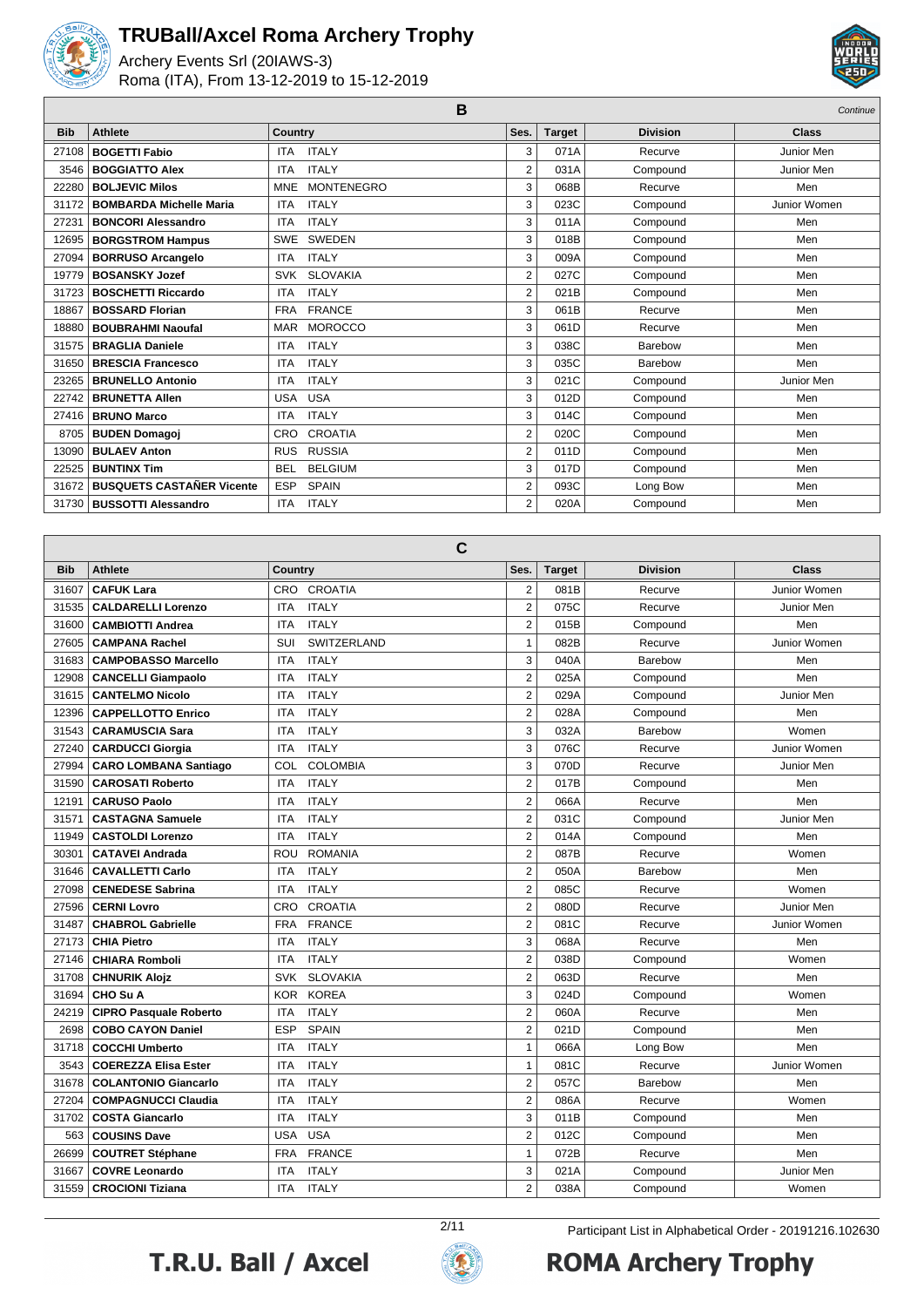

Archery Events Srl (20IAWS-3) Roma (ITA), From 13-12-2019 to 15-12-2019



**D**

| <b>Bib</b> | <b>Athlete</b>                   | Country                            | Ses.                    | <b>Target</b> | <b>Division</b> | <b>Class</b> |
|------------|----------------------------------|------------------------------------|-------------------------|---------------|-----------------|--------------|
| 1309       | D'ALESSANDRO Andrea              | <b>ITA</b><br><b>ITALY</b>         | $\overline{2}$          | 016B          | Compound        | Men          |
| 27086      | <b>D'AMICO Roberto</b>           | <b>ITALY</b><br><b>ITA</b>         | 3                       | 010C          | Compound        | Men          |
| 31673      | <b>D'AURIA Gerardo</b>           | <b>ITALY</b><br>ITA                | $\overline{2}$          | 013B          | Compound        | Men          |
| 27145      | <b>D'ERRICO Alessia</b>          | <b>ITA</b><br><b>ITALY</b>         | $\mathbf{1}$            | 081A          | Recurve         | Junior Women |
| 27143      | <b>D'ERRICO Vincenzo</b>         | <b>ITALY</b><br><b>ITA</b>         | 1                       | 072C          | Recurve         | Men          |
| 14646      | DAHAM Amzar Marzuki              | <b>INDONESIA</b><br><b>INA</b>     | 3                       | 037D          | Barebow         | Men          |
| 31728      | <b>DALSASS Daniele</b>           | <b>ITALY</b><br><b>ITA</b>         | $\mathbf{1}$            | 057A          | Compound        | Men          |
| 22190      | <b>DALTON Derek</b>              | <b>IRL</b><br><b>IRELAND</b>       | $\overline{2}$          | 068C          | Recurve         | Men          |
| 3392       | <b>DAMSBO Erika</b>              | <b>DEN</b><br><b>DENMARK</b>       | $\mathbf 2$             | 033C          | Compound        | Women        |
| 2291       | <b>DAMSBO Martin</b>             | DEN<br><b>DENMARK</b>              | $\overline{2}$          | 024B          | Compound        | Men          |
| 31644      | <b>DANIEL Romero Pérez</b>       | <b>ESP</b><br><b>SPAIN</b>         | $\mathbf{1}$            | 086A          | Barebow         | Men          |
| 18859      | <b>DAVIS Emma</b>                | <b>GBR</b><br><b>GREAT BRITAIN</b> | $\overline{2}$          | 089B          | Recurve         | Women        |
| 23628      | <b>DE ANGELI Valentino</b>       | <b>ITA</b><br><b>ITALY</b>         | 3                       | 022D          | Compound        | Junior Men   |
| 8879       | <b>DE GIULI Clementine</b>       | SUI<br>SWITZERLAND                 | $\overline{2}$          | 035D          | Compound        | Women        |
| 7198       | <b>DE GIULI Valentine</b>        | SUI<br>SWITZERLAND                 | $\overline{2}$          | 083B          | Recurve         | Women        |
| 4023       | <b>DE LAAT Sanne</b>             | NETHERLANDS<br><b>NED</b>          | $\overline{2}$          | 039B          | Compound        | Women        |
| 31654      | <b>DE MARNI Emanuele</b>         | <b>ITA</b><br><b>ITALY</b>         | $\overline{2}$          | 052A          | Barebow         | Men          |
| 31709      | <b>DE NISCO Andrea</b>           | <b>ITALY</b><br>ITA                | 3                       | 063A          | Recurve         | Men          |
| 31636      | <b>DE PETRA Lorenzo</b>          | <b>ITALY</b><br>ITA                | 3                       | 070A          | Recurve         | Junior Men   |
| 23267      | <b>DE VENUTO Paolo</b>           | <b>ITALY</b><br>ITA                | 3                       | 019C          | Compound        | Men          |
| 31625      | DE VIVO Giuseppe                 | <b>ITALY</b><br>ITA                | $\overline{2}$          | 053C          | Barebow         | Men          |
| 31247      | <b>DEJAK Adriana</b>             | <b>SLO</b><br><b>SLOVENIA</b>      | $\overline{2}$          | 043D          | Compound        | Junior Women |
| 27174      | <b>DEL CASTELLO Andrea Carlo</b> | <b>ITALY</b><br>ITA                | 3                       | 058C          | Recurve         | Men          |
| 15083      | <b>DELLA STUA Valerio</b>        | <b>ITALY</b><br><b>ITA</b>         | $\overline{2}$          | 015A          | Compound        | Men          |
| 6958       | <b>DELOBELLE Fabien</b>          | <b>FRANCE</b><br><b>FRA</b>        | $\overline{2}$          | 018C          | Compound        | Men          |
| 5682       | <b>DELOCHE Pierre-Julien</b>     | <b>FRANCE</b><br>FRA               | $\overline{2}$          | 017C          | Compound        | Men          |
| 27023      | <b>DEMAKOV lurii</b>             | <b>RUSSIA</b><br><b>RUS</b>        | $\overline{2}$          | 015D          | Compound        | Men          |
| 15770      | <b>DEMMER III John</b>           | <b>USA</b><br><b>USA</b>           | $\overline{2}$          | 054A          | Barebow         | Men          |
| 27252      | <b>DESOUSA Giselle</b>           | NETHERLANDS<br><b>NED</b>          | 3                       | 077B          | Recurve         | Junior Women |
| 31617      | <b>DEZANI Simone</b>             | <b>ITA</b><br><b>ITALY</b>         | 3                       | 074A          | Recurve         | Junior Men   |
| 31732      | <b>DI GIUSEPPE Francesco</b>     | <b>ITA</b><br><b>ITALY</b>         | $\overline{2}$          | 071B          | Recurve         | Men          |
| 27129      | DI LAZZARO Valerio               | <b>ITALY</b><br><b>ITA</b>         | $\overline{\mathbf{c}}$ | 012B          | Compound        | Men          |
| 1398       | <b>DI MICHELE Luigi</b>          | <b>ITALY</b><br>ITA                | 3                       | 018A          | Compound        | Men          |
| 28235      | DI NARDO Alessandro              | <b>ITALY</b><br><b>ITA</b>         | 3                       | 037C          | Barebow         | Men          |
| 27203      | <b>DI NATALE Fabio</b>           | <b>ITALY</b><br>ITA                | $\overline{2}$          | 011B          | Compound        | Men          |
| 3787       | DI PASQUALE Carla                | <b>ITALY</b><br><b>ITA</b>         | 3                       | 080C          | Recurve         | Women        |
| 27209      | <b>DI PATRIZI Daniele</b>        | <b>ITALY</b><br><b>ITA</b>         | 3                       | 016C          | Compound        | Men          |
|            | 27250   DI SILVESTRO Margherita  | <b>ITALY</b><br>ITA                | $\mathbf{1}$            | 082C          | Recurve         | Junior Women |
|            | 7376   DIAKOVA Viktoriia         | LUX LUXEMBOURG                     | $\overline{2}$          | 034C          | Compound        | Women        |
| 31554      | <b>DIGNANI Luca</b>              | <b>ITA</b><br><b>ITALY</b>         | 3                       | 072B          | Recurve         | Junior Men   |
|            | 31603   DONATO Denise            | <b>ITALY</b><br>ITA                | 3                       | 082A          | Recurve         | Women        |
| 27181      | <b>DONG Shuo</b>                 | CANADA<br>CAN                      | $\overline{c}$          | 067C          | Recurve         | Men          |
| 22407      | <b>DUBROVINA Kateryna</b>        | <b>UKRAINE</b><br>UKR              | $\mathbf 2$             | 086B          | Recurve         | Women        |
|            | 3613   DUENAS Crispin            | CANADA<br>CAN                      | $\mathbf{1}$            | 077C          | Recurve         | Men          |
|            | 23055   DUPOR Matko              | CRO CROATIA                        | $\overline{2}$          | 030B          | Compound        | Junior Men   |
|            | 31706   DURANTE Renzo            | ITA ITALY                          | 3                       | 063C          | Recurve         | Men          |

| <b>Bib</b> | Athlete                    | Country            | Ses. | <b>Target</b> | <b>Division</b> | <b>Class</b> |  |  |  |
|------------|----------------------------|--------------------|------|---------------|-----------------|--------------|--|--|--|
|            | 11422   EL BENNAYE Youssef | MAR MOROCCO        | 3    | 060D          | Recurve         | Men          |  |  |  |
|            | 5107 ELLISON Brady         | USA USA            |      | 076A          | Recurve         | Men          |  |  |  |
|            | 7117 ELLISON Toja          | SLO SLOVENIA       |      | 063B          | Compound        | Women        |  |  |  |
|            | 7437   ELMAAGACLI Demir    | TUR TURKEY         |      | 022D          | Compound        | Men          |  |  |  |
|            | 1914   ELZINGA Peter       | NETHERLANDS<br>NED | っ    | 016D          | Compound        | Men          |  |  |  |
|            | 12972   ELZINGA Vanessa    | NETHERLANDS<br>NED | っ    | 039A          | Compound        | Women        |  |  |  |
|            | 31483   ESCRIVA Antoine    | FRA FRANCE         | 3    | 062B          | Recurve         | Men          |  |  |  |



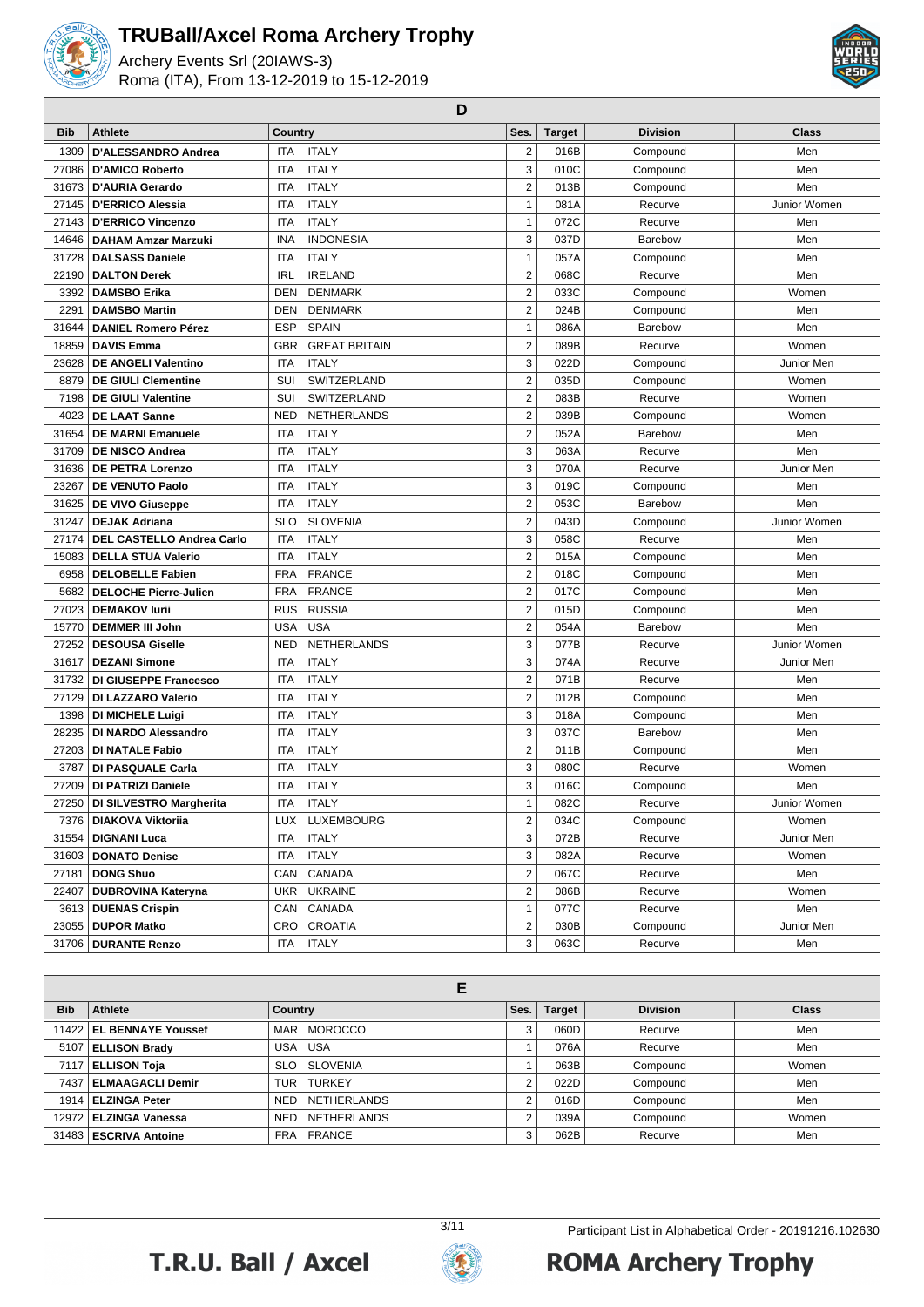

Archery Events Srl (20IAWS-3) Roma (ITA), From 13-12-2019 to 15-12-2019



**F**

| <b>Bib</b> | <b>Athlete</b>              | Country                       | Ses.           | <b>Target</b> | <b>Division</b> | <b>Class</b> |
|------------|-----------------------------|-------------------------------|----------------|---------------|-----------------|--------------|
| 27221      | <b>FABI Franco</b>          | <b>ITALY</b><br><b>ITA</b>    | 3              | 066A          | Recurve         | Men          |
| 3547       | <b>FABRIZZI Federico</b>    | <b>ITALY</b><br><b>ITA</b>    | 3              | 069C          | Recurve         | Junior Men   |
| 27254      | <b>FAENZI Francesco</b>     | <b>ITALY</b><br>ITA           | 2              | 018B          | Compound        | Men          |
| 31621      | <b>FALCHI Yuri</b>          | <b>ITALY</b><br>ITA.          | 2              | 094A          | Long Bow        | Men          |
| 31704      | <b>FALCIANI Gioele</b>      | <b>ITALY</b><br><b>ITA</b>    | 2              | 080C          | Recurve         | Junior Men   |
| 12889      | <b>FALETTI Giuliano</b>     | <b>ITALY</b><br><b>ITA</b>    |                | 068C          | Long Bow        | Men          |
| 2634       | <b>FAUGSTAD Anders</b>      | NOR NORWAY                    | 2              | 026D          | Compound        | Men          |
| 3567       | <b>FERS Spela</b>           | <b>SLOVENIA</b><br><b>SLO</b> |                | 083C          | Recurve         | Junior Women |
| 31642      | <b>FILIPPELLI Francesco</b> | <b>ITALY</b><br>ITA.          |                | 058C          | Compound        | Men          |
| 8493       | <b>FINESSI Monica</b>       | <b>ITALY</b><br><b>ITA</b>    | 3              | 025C          | Compound        | Women        |
| 488        | <b>FISHER Michael</b>       | <b>AUSTRALIA</b><br>AUS       | 2              | 057D          | Barebow         | Men          |
| 27120      | <b>FOCACCI Elvira</b>       | <b>ITALY</b><br><b>ITA</b>    | 3              | 077A          | Recurve         | Junior Women |
| 31695      | <b>FORIA Marcello</b>       | <b>ITALY</b><br><b>ITA</b>    | 2              | 062A          | Recurve         | Men          |
| 31669      | <b>FORIA Massimo</b>        | <b>ITALY</b><br><b>ITA</b>    | $\overline{2}$ | 032A          | Compound        | Junior Men   |
| 22605      | <b>FRACHEBOUD Thierry</b>   | SWITZERLAND<br>SUI            | 2              | 066C          | Recurve         | Men          |
| 433        | <b>FRANCHINI Irene</b>      | <b>ITALY</b><br><b>ITA</b>    | 2              | 042A          | Compound        | Women        |
| 379        | <b>FRANGILLI Michele</b>    | <b>ITALY</b><br><b>ITA</b>    | 2              | 072A          | Recurve         | Men          |
| 31614      | <b>FRÖHLICH Iztok</b>       | <b>SLOVENIA</b><br><b>SLO</b> | 2              | 051C          | Barebow         | Men          |

|            | G                               |                              |                |               |                 |              |  |  |  |
|------------|---------------------------------|------------------------------|----------------|---------------|-----------------|--------------|--|--|--|
| <b>Bib</b> | <b>Athlete</b>                  | Country                      | Ses.           | <b>Target</b> | <b>Division</b> | <b>Class</b> |  |  |  |
| 27646      | <b>GABRION Agathe</b>           | <b>FRA</b><br><b>FRANCE</b>  | $\mathbf{1}$   | 062B          | Compound        | Junior Women |  |  |  |
| 31560      | <b>GALASSO Claudio</b>          | <b>ITALY</b><br><b>ITA</b>   | 3              | 058D          | Recurve         | Men          |  |  |  |
| 1069       | <b>GALIAZZO Marco</b>           | <b>ITALY</b><br><b>ITA</b>   | 3              | 064A          | Recurve         | Men          |  |  |  |
| 31539      | <b>GALIAZZO Roberto</b>         | <b>ITALY</b><br><b>ITA</b>   | $\overline{2}$ | 059A          | Recurve         | Men          |  |  |  |
| 31602      | <b>GANDOLFI Jenni</b>           | <b>ITA</b><br><b>ITALY</b>   | $\overline{2}$ | 046C          | Barebow         | Women        |  |  |  |
| 27122      | <b>GANDOLFI Luca</b>            | <b>ITA</b><br><b>ITALY</b>   | 3              | 021D          | Compound        | Junior Men   |  |  |  |
| 8391       | <b>GARCIA FERNANDEZ David</b>   | <b>ESP</b><br><b>SPAIN</b>   | $\mathbf{1}$   | 086D          | Barebow         | Men          |  |  |  |
| 27161      | <b>GARGARI Federico</b>         | <b>ITA</b><br><b>ITALY</b>   | $\overline{2}$ | 059B          | Recurve         | Men          |  |  |  |
| 31664      | <b>GAROFOLI Emanuele</b>        | <b>ITALY</b><br><b>ITA</b>   | $\overline{2}$ | 056C          | Barebow         | Men          |  |  |  |
| 8382       | <b>GARRIDO LAZARO Encarna</b>   | <b>SPAIN</b><br><b>ESP</b>   | $\overline{2}$ | 091A          | Long Bow        | Women        |  |  |  |
| 18568      | <b>GARRIDO Pedro Jose</b>       | <b>ESP</b><br><b>SPAIN</b>   | $\overline{2}$ | 020D          | Compound        | Men          |  |  |  |
| 27247      | <b>GAUDENZI Martina</b>         | <b>ITALY</b><br><b>ITA</b>   | 3              | 077C          | Recurve         | Junior Women |  |  |  |
| 13351      | <b>GAUVIN Crystal</b>           | <b>USA</b><br><b>USA</b>     | $\overline{2}$ | 088A          | Recurve         | Women        |  |  |  |
| 31720      | <b>GAZZOLA Serena</b>           | <b>ITALY</b><br><b>ITA</b>   | $\overline{2}$ | 090C          | Long Bow        | Women        |  |  |  |
| 3048       | <b>GELLENTHIEN Braden</b>       | <b>USA</b><br><b>USA</b>     | $\overline{2}$ | 013C          | Compound        | Men          |  |  |  |
| 13491      | <b>GIACCHERI Tanya</b>          | <b>ITALY</b><br><b>ITA</b>   | $\overline{2}$ | 087A          | Recurve         | Women        |  |  |  |
| 31631      | <b>GIACOBBE Salvatore</b>       | <b>ITALY</b><br><b>ITA</b>   | 3              | 059A          | Recurve         | Men          |  |  |  |
| 28186      | <b>GIACOMINI Riccardo</b>       | <b>ITALY</b><br><b>ITA</b>   | $\overline{2}$ | 024A          | Compound        | Men          |  |  |  |
| 13886      | <b>GIANNINI Alessandro</b>      | <b>ITA</b><br><b>ITALY</b>   | $\overline{2}$ | 050C          | Barebow         | Men          |  |  |  |
| 31719      | <b>GIORDANO Lorenzo</b>         | <b>ITALY</b><br><b>ITA</b>   | $\overline{2}$ | 079B          | Recurve         | Junior Men   |  |  |  |
| 31173      | <b>GIORGETTI Maria Cristina</b> | <b>ITALY</b><br><b>ITA</b>   | 3              | 042A          | Long Bow        | Women        |  |  |  |
| 31552      | <b>GIULIANI Giovanni</b>        | <b>ITALY</b><br><b>ITA</b>   | $\mathbf{1}$   | 085B          | Barebow         | Men          |  |  |  |
| 31677      | <b>GODON Christophe</b>         | <b>FRA</b><br><b>FRANCE</b>  | $\overline{2}$ | 054B          | Barebow         | Men          |  |  |  |
| 16050      | <b>GOGEL Jane Karla</b>         | <b>BRA</b><br><b>BRAZIL</b>  | $\overline{2}$ | 033B          | Compound        | Women        |  |  |  |
| 13116      | <b>GOMEZ Maria</b>              | <b>ESP</b><br><b>SPAIN</b>   | $\overline{2}$ | 039C          | Compound        | Women        |  |  |  |
| 31668      | <b>GORNET Steve</b>             | <b>FRANCE</b><br><b>FRA</b>  | $\overline{2}$ | 094B          | Long Bow        | Men          |  |  |  |
| 31591      | <b>GRADIŠ?AK Adam</b>           | <b>CRO</b><br><b>CROATIA</b> | $\overline{2}$ | 079D          | Recurve         | Junior Men   |  |  |  |
| 18941      | <b>GRANGER Leeloo</b>           | SUI<br>SWITZERLAND           | $\mathbf{1}$   | 081D          | Recurve         | Junior Women |  |  |  |
| 27653      | <b>GRAZIOLI Samuele</b>         | <b>ITALY</b><br><b>ITA</b>   | $\overline{2}$ | 079C          | Recurve         | Junior Men   |  |  |  |
| 22816      | <b>GREGORI Francesco</b>        | <b>ITALY</b><br><b>ITA</b>   | 3              | 071C          | Recurve         | Junior Men   |  |  |  |
| 27215      | <b>GRIECO Valentina</b>         | <b>ITALY</b><br><b>ITA</b>   | $\mathbf{1}$   | 082A          | Recurve         | Junior Women |  |  |  |
| 27195      | <b>GRIGUOLO Mauro</b>           | <b>ITALY</b><br><b>ITA</b>   | $\mathbf{1}$   | 073A          | Recurve         | Men          |  |  |  |
| 27244      | <b>GRILLI Eleonora</b>          | <b>ITALY</b><br><b>ITA</b>   | $\overline{2}$ | 043A          | Compound        | Junior Women |  |  |  |
| 31604      | <b>GRISANTI Clelia</b>          | <b>ITALY</b><br><b>ITA</b>   | $\mathbf{1}$   | 070C          | Long Bow        | Women        |  |  |  |
| 17413      | <b>GUERRA Simone</b>            | <b>ITALY</b><br><b>ITA</b>   | 3              | 070C          | Recurve         | Junior Men   |  |  |  |
| 31629      | <b>GUERRASIO Antonio</b>        | <b>ITALY</b><br><b>ITA</b>   | 3              | 020C          | Compound        | Junior Men   |  |  |  |
| 27218      | <b>GUIDI Giampaolo</b>          | <b>ITALY</b><br><b>ITA</b>   | $\overline{2}$ | 018A          | Compound        | Men          |  |  |  |
| 31640      | <b>GUTIERREZ LLERA Jose</b>     | <b>ESP</b><br><b>SPAIN</b>   | $\mathbf{1}$   | 069A          | Long Bow        | Men          |  |  |  |





4/11 Participant List in Alphabetical Order - 20191216.102630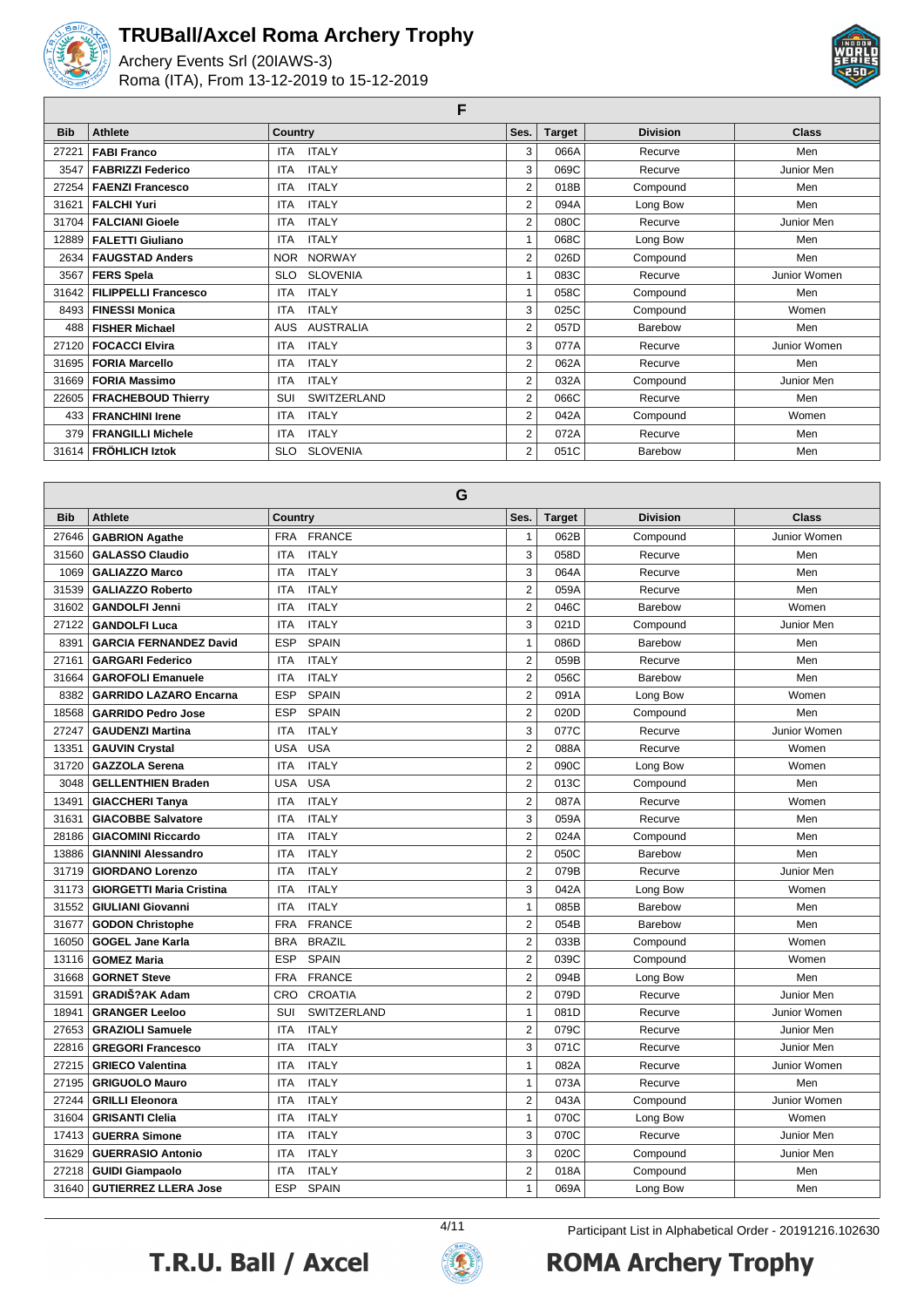

Archery Events Srl (20IAWS-3) Roma (ITA), From 13-12-2019 to 15-12-2019



**H**

| <b>Bib</b> | <b>Athlete</b>              | Country                      | Ses.           | <b>Target</b> | <b>Division</b> | <b>Class</b> |
|------------|-----------------------------|------------------------------|----------------|---------------|-----------------|--------------|
| 11964      | <b>HABJAN MALAVASIC Den</b> | <b>SLOVENIA</b><br>SLO.      |                | 075B          | Recurve         | Men          |
| 17858      | <b>HALL Conor</b>           | <b>GREAT BRITAIN</b><br>GBR  | 2              | 061D          | Recurve         | Men          |
| 8251       | <b>HANSEN Stephan</b>       | <b>DENMARK</b><br><b>DEN</b> | 2              | 022B          | Compound        | Men          |
| 18449      | <b>HANSEN Stine</b>         | <b>DENMARK</b><br>DEN        | 2              | 091B          | Long Bow        | Women        |
| 23097      | <b>HANULIAK Jan</b>         | SVK SLOVAKIA                 | $\overline{2}$ | 064D          | Recurve         | Men          |
|            | 22798   HANULIAK Jan Jakub  | SVK SLOVAKIA                 | 2              | 074B          | Recurve         | Junior Men   |
|            | 31714   HARVEG Hans-Petter  | NOR NORWAY                   | 3              | 064D          | Recurve         | Men          |
| 31608      | <b>HEINRICH Mikaela</b>     | CRO CROATIA                  |                | 090C          | Barebow         | Women        |
| 3545       | <b>HERVAT Karen</b>         | <b>ITALY</b><br><b>ITA</b>   |                | 083A          | Recurve         | Junior Women |
|            | 10793   HERVE Sandra        | <b>FRANCE</b><br><b>FRA</b>  | $\overline{2}$ | 037B          | Compound        | Women        |
| 10839      | <b>HESS D Arce</b>          | USA USA                      | 1              | 064B          | Compound        | Women        |
| 28230      | <b>HINCKLEY Phil</b>        | <b>GREAT BRITAIN</b><br>GBR  | 2              | 072D          | Recurve         | Men          |
| 16980      | <b>HOIM Emily</b>           | <b>ESTONIA</b><br>EST        | $\overline{2}$ | 035B          | Compound        | Women        |
| 20467      | <b>HOLDEN Ryan</b>          | <b>GREAT BRITAIN</b><br>GBR  | 2              | 062D          | Recurve         | Men          |
| 12500      | <b>HORVAT Ivan</b>          | CRO CROATIA                  | $\overline{2}$ | 064C          | Recurve         | Men          |
|            | 5154   HUMETZ Guillaume     | FRA FRANCE                   |                | 058B          | Compound        | Men          |

| <b>Bib</b> | Athlete                          | Country             | Ses. | Target | <b>Division</b> | <b>Class</b> |
|------------|----------------------------------|---------------------|------|--------|-----------------|--------------|
|            | 27183   IACONA Roberto           | ITALY<br><b>ITA</b> |      | 013B   | Compound        | Men          |
|            | 31698   IBAÑEZ DEL SAZ Juan Jose | ESP SPAIN           |      | 087A   | Barebow         | Men          |
|            | 11897   <b>IBBA Fabio</b>        | <b>ITA</b><br>ITALY |      | 016A   | Compound        | Men          |

| <b>Bib</b> | Athlete                         | Country                      | Ses.           | <b>Target</b> | <b>Division</b> | <b>Class</b> |  |  |  |
|------------|---------------------------------|------------------------------|----------------|---------------|-----------------|--------------|--|--|--|
| 13752 l    | <b>JAATMA Lisell</b>            | <b>ESTONIA</b><br><b>EST</b> | 2              | 043B          | Compound        | Junior Women |  |  |  |
|            | 3403 JAATMA Robin               | <b>ESTONIA</b><br><b>EST</b> | 3              | 022B          | Compound        | Junior Men   |  |  |  |
| 20691      | <b>JAVIER CAMPOS Mª Luz</b>     | SPAIN<br><b>ESP</b>          |                | 090B          | Barebow         | Women        |  |  |  |
|            | 11518 JENSEN Tanja              | DEN DENMARK                  | $\overline{2}$ | 037D          | Compound        | Women        |  |  |  |
|            | $23132$ JEVSNIK Tim             | SLO SLOVENIA                 | 2              | 032B          | Compound        | Junior Men   |  |  |  |
|            | 15908 JONSSON Erik              | SWE SWEDEN                   | 3              | 038B          | Barebow         | Men          |  |  |  |
|            | 31712 JUAN MANUEL Nieto Lucena  | ESP SPAIN                    | 2              | 092C          | Long Bow        | Men          |  |  |  |
|            | 31638 JUAN PEDRO Álvarez Andres | ESP SPAIN                    | 2              | 055B          | Barebow         | Men          |  |  |  |
| 20954      | <b>JUNG Amy</b>                 | USA USA                      | 2              | 089D          | Recurve         | Women        |  |  |  |

|            | K                             |                                    |      |               |                 |              |  |  |  |  |
|------------|-------------------------------|------------------------------------|------|---------------|-----------------|--------------|--|--|--|--|
| <b>Bib</b> | <b>Athlete</b>                | <b>Country</b>                     | Ses. | <b>Target</b> | <b>Division</b> | Class        |  |  |  |  |
| 11717      | <b>KANG Chae Young</b>        | KOR KOREA                          | 3    | 081B          | Recurve         | Women        |  |  |  |  |
| 22195      | <b>KELLY John</b>             | <b>GREAT BRITAIN</b><br><b>GBR</b> | 2    | 071D          | Recurve         | Men          |  |  |  |  |
| 17522      | <b>KIM Chaeyun</b>            | <b>KOREA</b><br><b>KOR</b>         | 3    | 080B          | Recurve         | Women        |  |  |  |  |
| 22398      | <b>KIM Surin</b>              | <b>KOREA</b><br><b>KOR</b>         | 3    | 079B          | Recurve         | Women        |  |  |  |  |
| 15487      | <b>KIM Yunhee</b>             | <b>KOREA</b><br><b>KOR</b>         | 3    | 024B          | Compound        | Women        |  |  |  |  |
| 22368      | <b>KIRIENKO Veronika</b>      | <b>RUSSIA</b><br><b>RUS</b>        | 2    | 086C          | Recurve         | Women        |  |  |  |  |
| 8698       | <b>KNUDSEN Mads</b>           | <b>DENMARK</b><br><b>DEN</b>       | 2    | 023A          | Compound        | Men          |  |  |  |  |
| 27114      | <b>KOCH Alberto</b>           | <b>ITALY</b><br><b>ITA</b>         | 3    | 073B          | Recurve         | Junior Men   |  |  |  |  |
| 27084      | <b>KOCH Leonardo</b>          | <b>ITALY</b><br><b>ITA</b>         | 2    | 078A          | Recurve         | Junior Men   |  |  |  |  |
| 31721      | <b>KORMPETIS Aris</b>         | <b>GREECE</b><br><b>GRE</b>        | 2    | 049D          | Barebow         | Men          |  |  |  |  |
| 31662      | <b>KOROTAJ Katja</b>          | CROATIA<br><b>CRO</b>              | 2    | 082C          | Recurve         | Junior Women |  |  |  |  |
| 9091       | <b>KOSTOPOULOS Athanasios</b> | GREECE<br><b>GRE</b>               | 3    | 014D          | Compound        | Men          |  |  |  |  |
| 31611      | <b>KOTOV Andrey</b>           | <b>RUSSIA</b><br><b>RUS</b>        | 2    | 069B          | Recurve         | Men          |  |  |  |  |
| 31579      | <b>KOULIS Paul</b>            | <b>GREECE</b><br><b>GRE</b>        | 3    | 035B          | Barebow         | Men          |  |  |  |  |
| 31598      | KOUNTOURI Paraskevi-Christina | <b>GREECE</b><br>GRE               | 3    | 033C          | Barebow         | Women        |  |  |  |  |
| 20423      | <b>KOVACIC Tihana</b>         | CROATIA<br><b>CRO</b>              | 2    | 082B          | Recurve         | Junior Women |  |  |  |  |
| 27101      | <b>KOZUBIK Anna</b>           | <b>ITALY</b><br><b>ITA</b>         | 3    | 081C          | Recurve         | Women        |  |  |  |  |
| 15618      | <b>KROAZIE Kyriakos</b>       | <b>GREECE</b><br><b>GRE</b>        | 3    | 013D          | Compound        | Men          |  |  |  |  |
| 18139      | <b>KRYLOV Pavel</b>           | <b>RUSSIA</b><br><b>RUS</b>        | 2    | 028C          | Compound        | Men          |  |  |  |  |
| 27219      | <b>KSIAZEK Teresa Irena</b>   | <b>ITALY</b><br><b>ITA</b>         | 2    | 041A          | Compound        | Women        |  |  |  |  |
|            | 26715   KUHRAU Markus         | <b>GERMANY</b><br><b>GER</b>       | 3    | 063B          | Recurve         | Men          |  |  |  |  |





5/11 Participant List in Alphabetical Order - 20191216.102630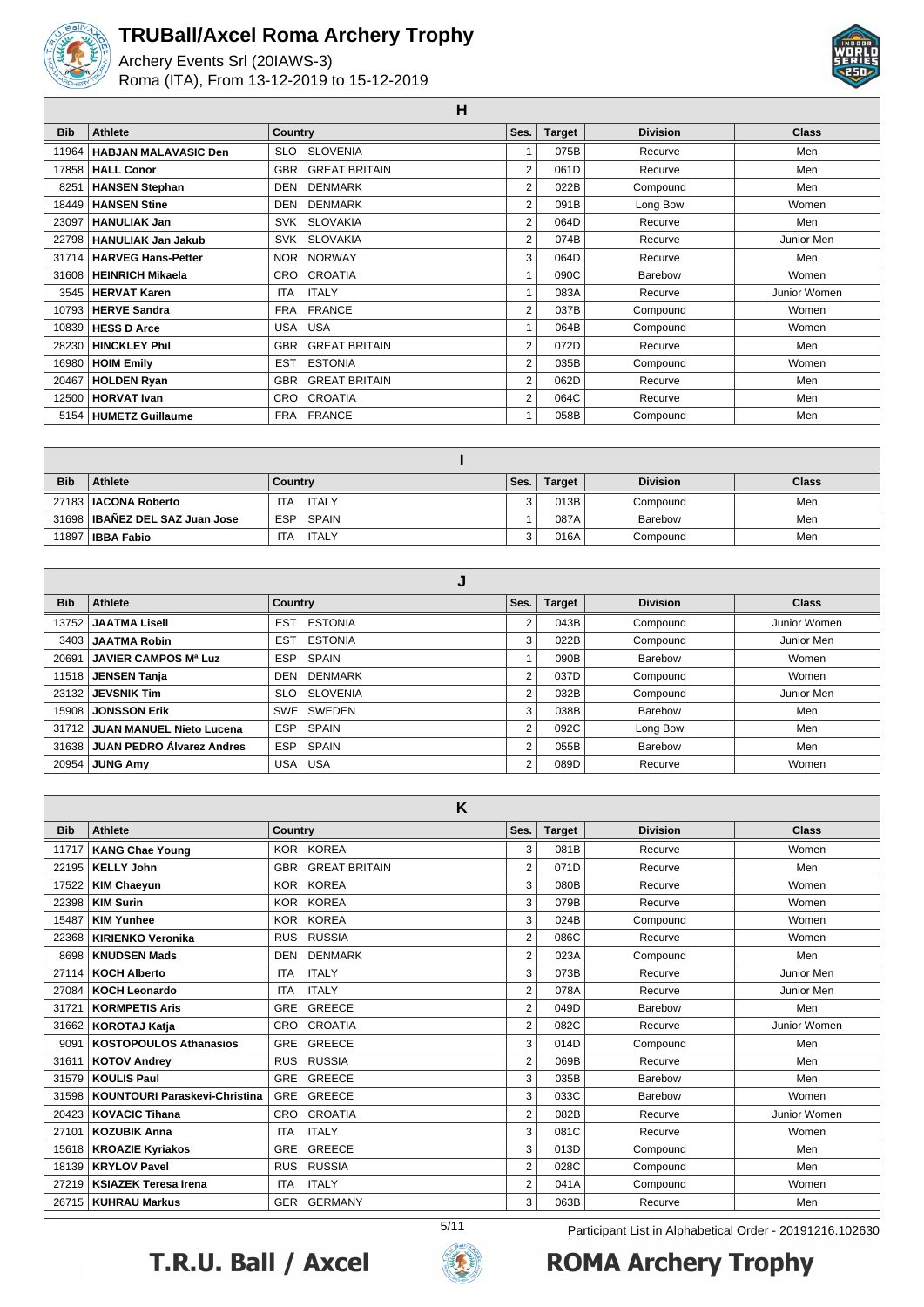

Archery Events Srl (20IAWS-3) Roma (ITA), From 13-12-2019 to 15-12-2019



|            |                          |                       |      |               |                 | Continue     |
|------------|--------------------------|-----------------------|------|---------------|-----------------|--------------|
| <b>Bib</b> | <b>Athlete</b>           | Country               | Ses. | <b>Target</b> | <b>Division</b> | <b>Class</b> |
|            | 31079   KUKUSHKIN Ivan   | RUS RUSSIA            | ົ    | 029D          | Compound        | Junior Men   |
|            | 31647   KUNSTEIN Detlef  | GER<br>GERMANY        | ົ    | 049B          | Barebow         | Men          |
|            | 31729   KUNSTEIN Martina | <b>GER</b><br>GERMANY |      | 045B          | Barebow         | Women        |

| <b>Bib</b> | <b>Athlete</b>              | <b>Country</b>                     | Ses.           | <b>Target</b> | <b>Division</b> | <b>Class</b> |  |  |  |
|------------|-----------------------------|------------------------------------|----------------|---------------|-----------------|--------------|--|--|--|
| 23770      | <b>LARKINS Yulia</b>        | <b>GREAT BRITAIN</b><br><b>GBR</b> | 2              | 085B          | Recurve         | Women        |  |  |  |
| 8142       | <b>LAURSEN Martin</b>       | <b>DENMARK</b><br><b>DEN</b>       | 2              | 014D          | Compound        | Men          |  |  |  |
| 27128      | <b>LAVEZZARO Luca</b>       | <b>ITALY</b><br><b>ITA</b>         | 1              | 059A          | Compound        | Men          |  |  |  |
| 14495      | <b>LEFRANCOIS lanis</b>     | <b>FRANCE</b><br><b>FRA</b>        | $\mathbf{1}$   | 073B          | Recurve         | Men          |  |  |  |
| 6965       | <b>LEOTTA Andrea</b>        | <b>ITALY</b><br><b>ITA</b>         | $\mathbf{1}$   | 059C          | Compound        | Men          |  |  |  |
| 31648      | <b>LEVA Cristina</b>        | <b>ITALY</b><br><b>ITA</b>         | $\mathbf{1}$   | 070A          | Long Bow        | Women        |  |  |  |
| 3887       | <b>LIONETTI Pia</b>         | <b>ITALY</b><br><b>ITA</b>         | $\mathbf{1}$   | 080A          | Recurve         | Women        |  |  |  |
| 31726      | <b>LO PORTO Luca</b>        | <b>ITALY</b><br><b>ITA</b>         | $\overline{2}$ | 075A          | Recurve         | Junior Men   |  |  |  |
| 30620      | <b>LOBB Hugo</b>            | <b>AUSTRALIA</b><br><b>AUS</b>     | $\overline{2}$ | 056D          | Barebow         | Men          |  |  |  |
| 12114      | <b>LODI Pierluigi</b>       | <b>ITALY</b><br><b>ITA</b>         | 3              | 060C          | Recurve         | Men          |  |  |  |
| 31682      | <b>LOHMANN Kitt</b>         | <b>DENMARK</b><br><b>DEN</b>       | $\overline{2}$ | 090B          | Long Bow        | Women        |  |  |  |
| 31666      | <b>LOHMANN Paw</b>          | <b>DENMARK</b><br><b>DEN</b>       | 2              | 095D          | Long Bow        | Men          |  |  |  |
| 27484      | <b>LOISELET Olivier</b>     | <b>FRANCE</b><br><b>FRA</b>        | $\mathbf{1}$   | 059B          | Compound        | Men          |  |  |  |
| 31658      | <b>LONGO Maria Michela</b>  | <b>ITALY</b><br><b>ITA</b>         | 3              | 026A          | Compound        | Women        |  |  |  |
| 31587      | LÓPEZ Begoña                | <b>ESP</b><br><b>SPAIN</b>         | $\overline{2}$ | 090A          | Long Bow        | Women        |  |  |  |
| 14831      | <b>LORETAN Maël Fabien</b>  | <b>SWITZERLAND</b><br>SUI          | $\overline{2}$ | 025B          | Compound        | Men          |  |  |  |
| 454        | <b>LORIG Khatuna</b>        | <b>USA</b><br><b>USA</b>           | 3              | 081D          | Recurve         | Women        |  |  |  |
| 19997      | <b>LOVO Niccolò</b>         | <b>ITALY</b><br><b>ITA</b>         | 3              | 073A          | Recurve         | Junior Men   |  |  |  |
| 31674      | <b>LUCAS ACOSTA Gustavo</b> | URUGUAY<br>URU                     | 3              | 041B          | Long Bow        | Men          |  |  |  |
| 18352      | <b>LUNDMARK Fredrik</b>     | SWEDEN<br><b>SWE</b>               | 2              | 051B          | Barebow         | Men          |  |  |  |
| 31558      | <b>LUNDSGAARD Peter</b>     | <b>DENMARK</b><br><b>DEN</b>       | 2              | 051D          | Barebow         | Men          |  |  |  |
| 22815      | <b>LUPONETTI Raimondo</b>   | <b>ITALY</b><br><b>ITA</b>         | 3              | 066C          | Recurve         | Men          |  |  |  |

**M Bib Athlete Country Ses. Target Division Class MACOCCO Alessia** ITA ITALY 2 083A Recurve Junior Women 27238 | MAGGIONI Riccardo | ITA ITALY | 2 074A Recurve Junior Men **MAIER Johannes** GER GERMANY 2 062C Recurve Men **MALTSEV Artyom** RUS RUSSIA 2 028B Compound Men **7353 MANDIA Claudia ITA ITALY** 1 080C Recurve Women **MANDIA Massimiliano** ITA ITALY 1 075A Recurve Men **MANGERINI Alessio** ITA ITALY 2 079A Recurve Junior Men **MANNU Roberto ITA ITALY 1782 121 069A Recurve Men MANTILLI Giulia** ITA ITALY 1 091B Barebow Women 27180 | **MANZONI Maurizio** | ITA ITALY | 2 | 065A Recurve | Men 31566 | MARCHETTI Andrea | ITA ITALY | 3 022C Compound | Junior Men 31565 | MARCHETTI Marco | ITA ITALY | 3 017C Compound | Men 13856 | MARCOS Andrea | ESP SPAIN | 2 041C Compound | Women 31731 | MARCUS JOHANNES Dyck | ESP SPAIN | 2 094C | Long Bow | Men 8483 MARENCIC Zoran CRO CROATIA 1 086C Barebow Men **MARENGO Lorenzo ITA ITALY** 3 074B Recurve Junior Men **MARESCA Alessandro** ITA ITALY 2 063A Recurve Men **MARESCA Carlo ITA ITALY 2** 074C Recurve Junior Men **MARINI Alessio** ITA ITALY 3 015C Compound Men 31622 | MARIOTTINI Matteo ITA ITALY 1 057C Compound Men **MARTINO Mariapia** ITA ITALY 2 045A Barebow Women **MATTA Michele** ITA ITALY 3 012B Compound Men **MATTEUCCI Maurizio** ITA ITALY 3 017A Compound Men **MATTIA Sordini** ITA ITALY 2 074D Recurve Junior Men 7200 | **MAYR Camilo** | GER GERMANY 2 | 063C | Recurve | Men **MAZZANTINI Mario** ITA ITALY 1 086B Barebow Men **MAZZEI Patrizio** ITA ITALY 3 020A Compound Junior Men **MCGLADDERY Erin** CAN CANADA 2 036D Compound Women





6/11 Participant List in Alphabetical Order - 20191216.102630**ROMA Archery Trophy**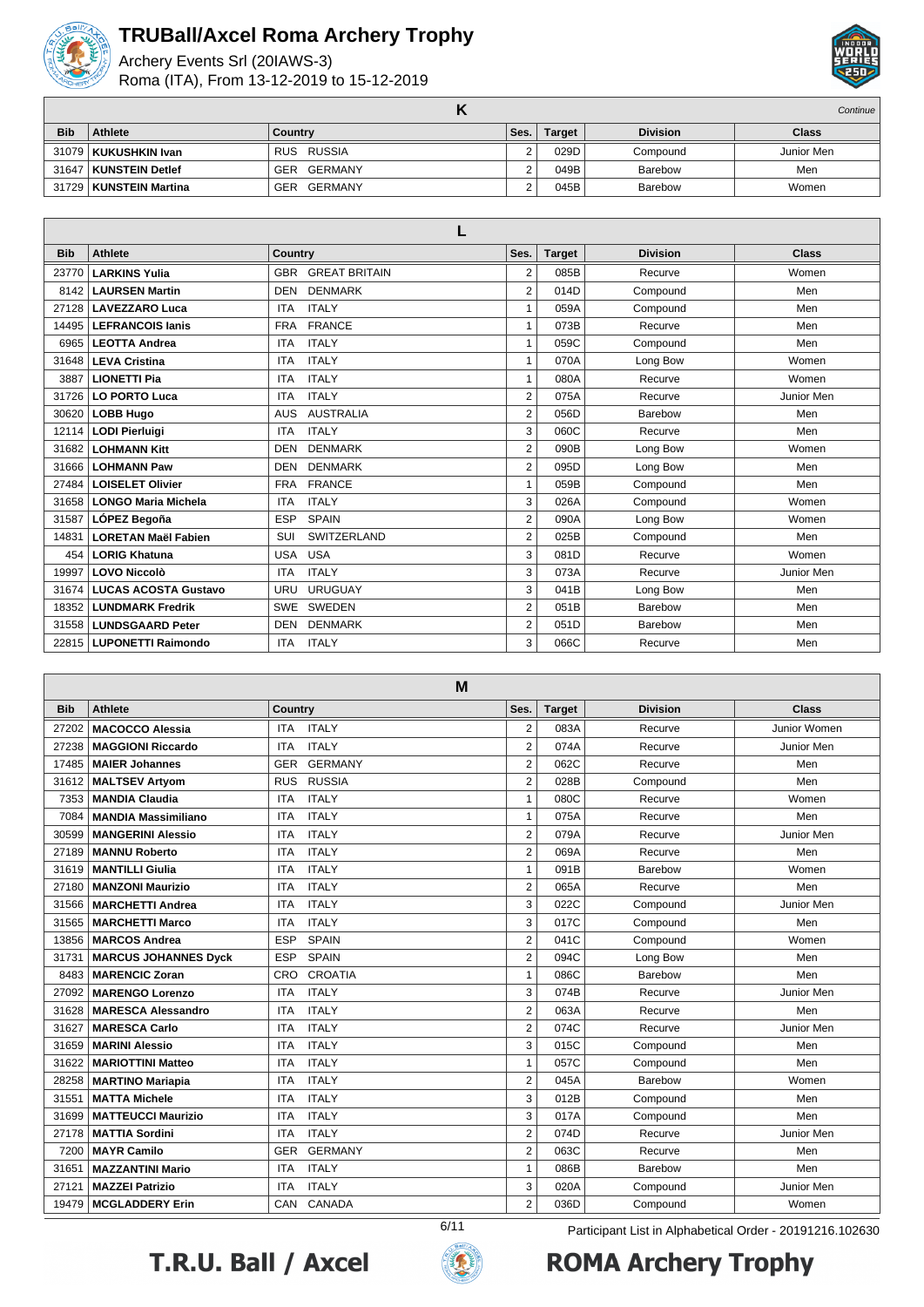

Archery Events Srl (20IAWS-3) Roma (ITA), From 13-12-2019 to 15-12-2019



|            | M                                 |                               |                |               |                 |              |  |
|------------|-----------------------------------|-------------------------------|----------------|---------------|-----------------|--------------|--|
| <b>Bib</b> | <b>Athlete</b>                    | <b>Country</b>                | Ses.           | <b>Target</b> | <b>Division</b> | <b>Class</b> |  |
| 31671      | <b>MEINI Luca</b>                 | <b>ITALY</b><br><b>ITA</b>    | 3              | 010A          | Compound        | Men          |  |
| 26720      | <b>MENDES COSTA Bruno Americo</b> | PORTUGAL<br><b>POR</b>        | $\overline{2}$ | 024D          | Compound        | Men          |  |
| 11948      | <b>MENEGOLI Elena</b>             | <b>ITALY</b><br><b>ITA</b>    | $\overline{2}$ | 040A          | Compound        | Women        |  |
| 31713      | <b>MENESES CAMIN María</b>        | <b>ESP</b><br><b>SPAIN</b>    | $\overline{2}$ | 048B          | Barebow         | Women        |  |
| 31711      | <b>MERCHE Montenegro Maestre</b>  | <b>ESP</b><br><b>SPAIN</b>    | 1              | 091A          | Barebow         | Women        |  |
| 31613      | <b>MERLI Gianluca</b>             | <b>ITA</b><br><b>ITALY</b>    | $\overline{2}$ | 051A          | Barebow         | Men          |  |
| 22598      | <b>METREAU Jean-Francois</b>      | <b>FRANCE</b><br><b>FRA</b>   | $\overline{2}$ | 012D          | Compound        | Men          |  |
| 31643      | <b>ME?IMUREC Mia</b>              | <b>CROATIA</b><br><b>CRO</b>  | $\overline{2}$ | 084B          | Recurve         | Junior Women |  |
| 31665      | <b>MICHELINI Davide</b>           | <b>ITALY</b><br><b>ITA</b>    | 3              | 068C          | Recurve         | Men          |  |
| 31548      | <b>MIGLIANI Tiziana</b>           | <b>ITALY</b><br><b>ITA</b>    | $\overline{2}$ | 048A          | Barebow         | Women        |  |
| 13091      | <b>MIKHALCHUK Elena</b>           | <b>RUSSIA</b><br><b>RUS</b>   | 1              | 064A          | Compound        | Women        |  |
| 31685      | <b>MIKHYLOVSKIY Mark</b>          | <b>ITALY</b><br><b>ITA</b>    | 3              | 060A          | Recurve         | Men          |  |
| 27096      | <b>MILLER Faith</b>               | <b>USA</b><br><b>USA</b>      | 1              | 062C          | Compound        | Junior Women |  |
| 31563      | <b>MINATI Augusto</b>             | <b>ITALY</b><br><b>ITA</b>    | $\overline{2}$ | 072B          | Recurve         | Men          |  |
| 18445      | <b>MINYANO MIQUEL Rosa</b>        | <b>ESP</b><br><b>SPAIN</b>    | 1              | 090A          | Barebow         | Women        |  |
| 16296      | <b>MIOR Viviano</b>               | <b>ITALY</b><br><b>ITA</b>    | 3              | 015A          | Compound        | Men          |  |
| 17411      | <b>MLINARIC Amanda</b>            | <b>CROATIA</b><br>CRO         | $\overline{2}$ | 036B          | Compound        | Women        |  |
| 31675      | <b>MOCCIA Andrea Nicole</b>       | <b>ITALY</b><br><b>ITA</b>    | $\overline{2}$ | 043C          | Compound        | Junior Women |  |
| 11908      | <b>MODIC Stas</b>                 | <b>SLOVENIA</b><br><b>SLO</b> | $\overline{2}$ | 025C          | Compound        | Men          |  |
| 18874      | <b>MOLFESE Fabio</b>              | <b>ITALY</b><br><b>ITA</b>    | $\overline{2}$ | 061B          | Recurve         | Men          |  |
| 31691      | <b>MOLINELLI Lorenzo</b>          | <b>ITALY</b><br><b>ITA</b>    | $\overline{2}$ | 049C          | Barebow         | Men          |  |
| 31689      | <b>MONALDI Gabriele</b>           | <b>ITALY</b><br><b>ITA</b>    | 3              | 069A          | Recurve         | Junior Men   |  |
| 27154      | <b>MONTANINO Luigi</b>            | <b>ITA</b><br><b>ITALY</b>    | $\overline{2}$ | 080A          | Recurve         | Junior Men   |  |
| 8044       | <b>MORELLO Marco</b>              | <b>ITALY</b><br><b>ITA</b>    | 2              | 062B          | Recurve         | Men          |  |
| 31577      | <b>MORETTI Alessandro</b>         | <b>ITALY</b><br><b>ITA</b>    | 3              | 041A          | Long Bow        | Men          |  |
| 31589      | <b>MORINI Alessandro</b>          | <b>ITALY</b><br><b>ITA</b>    | 3              | 039A          | Barebow         | Men          |  |
| 27217      | <b>MOTTA Alessandro</b>           | <b>ITALY</b><br><b>ITA</b>    | $\overline{2}$ | 016A          | Compound        | Men          |  |
| 31562      | MUHAMMAD AKRAM Amir Syarif        | <b>MALAYSIA</b><br><b>MAS</b> | $\overline{2}$ | 093D          | Long Bow        | Men          |  |
| 31724      | <b>MUNAFÒ Antonino</b>            | <b>ITALY</b><br><b>ITA</b>    | 3              | 059B          | Recurve         | Men          |  |
| 31574      | <b>MURGIA Matteo</b>              | <b>ITALY</b><br><b>ITA</b>    | 3              | 018C          | Compound        | Men          |  |
| 31690      | <b>MUSELLI Cesare</b>             | <b>ITALY</b><br><b>ITA</b>    | $\overline{2}$ | 014B          | Compound        | Men          |  |
| 17656      | <b>MUSOLESI Federico</b>          | <b>ITALY</b><br><b>ITA</b>    | 3              | 067C          | Recurve         | Men          |  |
| 31534      | <b>MUZZIOLI Andrea</b>            | <b>ITALY</b><br><b>ITA</b>    | $\overline{2}$ | 027A          | Compound        | Men          |  |

|            | N                           |                                    |      |               |                 |              |  |  |  |
|------------|-----------------------------|------------------------------------|------|---------------|-----------------|--------------|--|--|--|
| <b>Bib</b> | Athlete                     | <b>Country</b>                     | Ses. | <b>Target</b> | <b>Division</b> | <b>Class</b> |  |  |  |
|            | 31633   NAPOLEONE Maurizio  | <b>ITALY</b><br>ITA.               | 2    | 067A          | Recurve         | Men          |  |  |  |
|            | 27152   NARDINOCCHI Livia   | <b>ITALY</b><br><b>ITA</b>         | 3    | 079A          | Recurve         | Women        |  |  |  |
|            | 27151   NARDINOCCHI Massimo | <b>ITALY</b><br>ITA                | 3    | 062C          | Recurve         | Men          |  |  |  |
|            | 23978   NATI Marco          | <b>ITALY</b><br>ITA.               | 2    | 057A          | Barebow         | Men          |  |  |  |
|            | 31564   NENCI Massimiliano  | <b>ITALY</b><br><b>ITA</b>         | 3    | 038A          | Barebow         | Men          |  |  |  |
|            | 5796   NESPOLI Mauro        | <b>ITALY</b><br><b>ITA</b>         | 2    | 068A          | Recurve         | Men          |  |  |  |
|            | 27483 NEUVEUX Joel          | FRA FRANCE                         |      | 060A          | Compound        | Men          |  |  |  |
|            | 17853   NILSSON Jessica     | <b>GREAT BRITAIN</b><br><b>GBR</b> | 2    | 039D          | Compound        | Women        |  |  |  |
|            | 31696   NIOI Elena          | <b>ITALY</b><br><b>ITA</b>         | 3    | 034B          | Barebow         | Women        |  |  |  |
|            | 31649 NOVELLI Alberto       | <b>ITALY</b><br><b>ITA</b>         |      | 068B          | Long Bow        | Men          |  |  |  |
|            | 9517   NOZIGLIA Cinzia      | <b>ITALY</b><br><b>ITA</b>         | 3    | 033A          | Barebow         | Women        |  |  |  |

| O          |                          |                              |                |        |                 |              |  |
|------------|--------------------------|------------------------------|----------------|--------|-----------------|--------------|--|
| <b>Bib</b> | Athlete                  | <b>Country</b>               | Ses.           | Target | <b>Division</b> | <b>Class</b> |  |
| 24038      | <b>O'CONNOR Alan</b>     | <b>IRELAND</b><br><b>IRL</b> | 3              | 015B   | Compound        | Men          |  |
| 17625      | O'CONNOR Orla            | <b>IRELAND</b><br><b>IRL</b> | 2              | 047D   | Barebow         | Women        |  |
| 24037      | <b>O'CONNOR Sharon</b>   | <b>IRELAND</b><br><b>IRL</b> | 3              | 033B   | Barebow         | Women        |  |
| 31573      | <b>OLAH Stephen</b>      | AUS AUSTRALIA                |                | 066D   | Long Bow        | Men          |  |
| 16315      | <b>OLESEN Maria</b>      | DEN DENMARK                  | $\overline{2}$ | 085D   | Barebow         | Women        |  |
|            | 31546   OLIVIERI Massimo | <b>ITALY</b><br><b>ITA</b>   | 2              | 052B   | Barebow         | Men          |  |
| 12666      | <b>OROSZ Viktor</b>      | HUN HUNGARY                  | 3              | 016B   | Compound        | Men          |  |
| 27343      | <b>ORUC Furkan</b>       | <b>TURKEY</b><br><b>TUR</b>  | $\overline{2}$ | 023D   | Compound        | Men          |  |
|            | 31488   OUDET Léa        | FRA FRANCE                   | 3              | 083B   | Recurve         | Women        |  |





7/11 Participant List in Alphabetical Order - 20191216.102630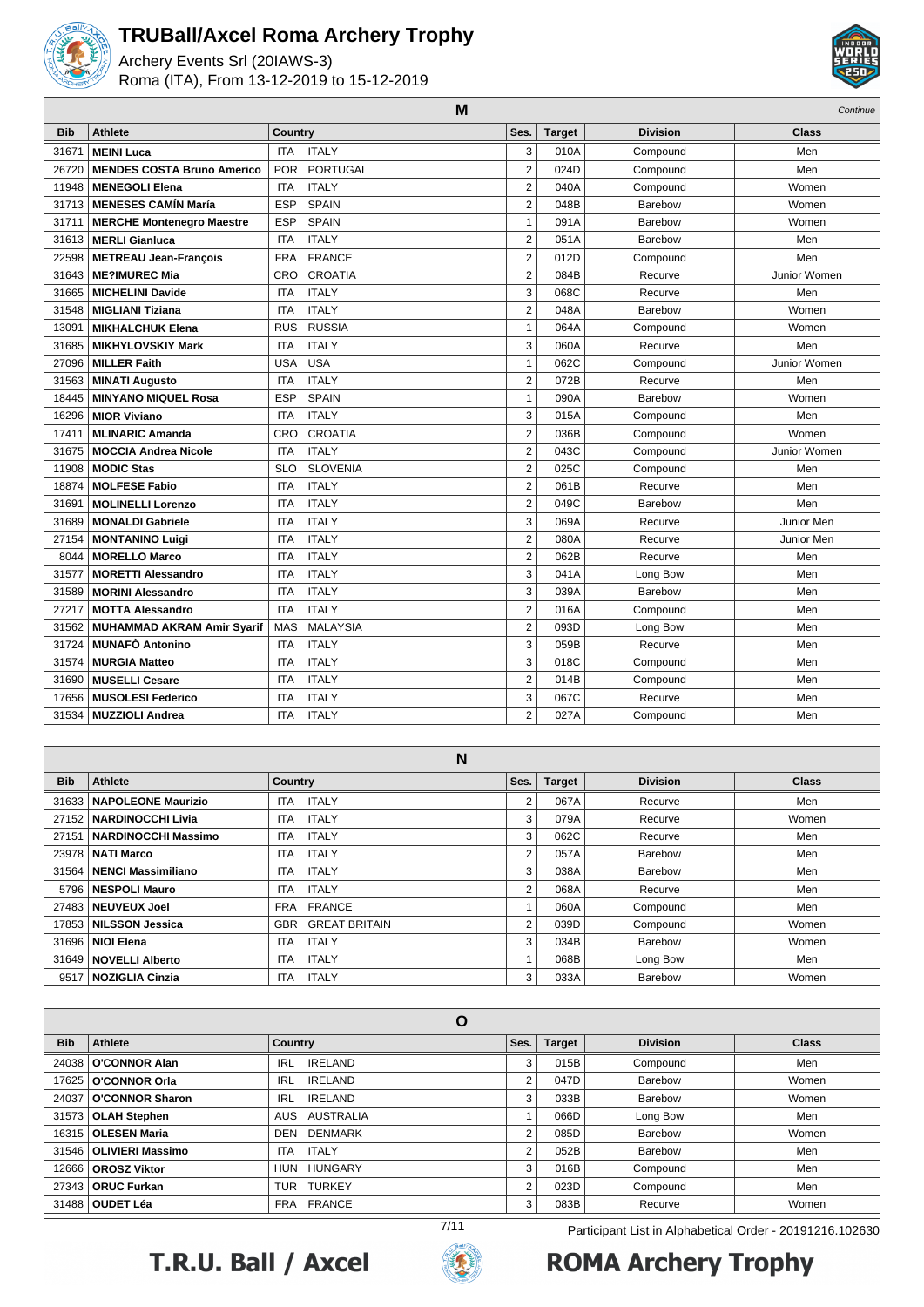

Archery Events Srl (20IAWS-3) Roma (ITA), From 13-12-2019 to 15-12-2019



**P**

| <b>Bib</b> | <b>Athlete</b>                        | Country    |                 | Ses.                    | <b>Target</b> | <b>Division</b> | <b>Class</b> |
|------------|---------------------------------------|------------|-----------------|-------------------------|---------------|-----------------|--------------|
| 17640      | <b>PAAS Meeri-Marita</b>              | <b>EST</b> | <b>ESTONIA</b>  | $\overline{c}$          | 044B          | Compound        | Junior Women |
| 4226       | <b>PAGNI Sergio</b>                   | <b>ITA</b> | <b>ITALY</b>    | $\mathbf{1}$            | 058A          | Compound        | Men          |
| 13881      | <b>PAGNONI Federico</b>               | <b>ITA</b> | <b>ITALY</b>    | 3                       | 019A          | Compound        | Men          |
| 15937      | <b>PAHLM Per Ivar</b>                 | NOR.       | <b>NORWAY</b>   | $\overline{2}$          | 095C          | Long Bow        | Men          |
| 20319      | PAJK Aneja                            | <b>SLO</b> | <b>SLOVENIA</b> | $\overline{2}$          | 044D          | Compound        | Junior Women |
| 31634      | <b>PALONI Maurizio</b>                | ITA        | <b>ITALY</b>    | $\overline{2}$          | 012A          | Compound        | Men          |
| 31655      | <b>PANICO Gennaro</b>                 | <b>ITA</b> | <b>ITALY</b>    | $\overline{2}$          | 022A          | Compound        | Men          |
| 27225      | <b>PAOLI Alessandro</b>               | ITA        | <b>ITALY</b>    | $\overline{2}$          | 077A          | Recurve         | Junior Men   |
| 31601      | PAPALEXANDRAKIS Emmanouil-Charalampos | GRE        | <b>GREECE</b>   | $\overline{2}$          | 058D          | Barebow         | Men          |
| 6821       | <b>PARNAT Reena</b>                   | <b>EST</b> | <b>ESTONIA</b>  | 3                       | 083C          | Recurve         | Women        |
| 31582      | <b>PARTLOWE Grayson</b>               | <b>USA</b> | <b>USA</b>      | $\overline{2}$          | 055D          | <b>Barebow</b>  | Men          |
| 9069       | <b>PASQUALUCCI David</b>              | ITA        | <b>ITALY</b>    | 3                       | 065A          | Recurve         | Men          |
| 28248      | <b>PASTORELLI Michele</b>             | ITA        | <b>ITALY</b>    | $\overline{2}$          | 053A          | Barebow         | Men          |
| 22464      | <b>PATER Sil</b>                      | <b>NED</b> | NETHERLANDS     | $\overline{2}$          | 017D          | Compound        | Men          |
| 27123      | <b>PAULETTO Cristian</b>              | <b>ITA</b> | <b>ITALY</b>    | 3                       | 022A          | Compound        | Junior Men   |
| 30948      | <b>PAYER Andrea</b>                   | <b>AUT</b> | <b>AUSTRIA</b>  | $\overline{2}$          | 046D          | Barebow         | Women        |
| 7178       | <b>PEARCE Paige</b>                   | <b>USA</b> | <b>USA</b>      | $\overline{2}$          | 042D          | Compound        | Women        |
| 31557      | <b>PEDRETTI Daniele</b>               | <b>ITA</b> | <b>ITALY</b>    | $\overline{2}$          | 055C          | Barebow         | Men          |
| 4265       | <b>PEINEAU Sebastien</b>              | <b>FRA</b> | <b>FRANCE</b>   | $\overline{2}$          | 019C          | Compound        | Men          |
| 31549      | <b>PENG Dechuan</b>                   | <b>MAC</b> | MACAU, CHINA    | $\overline{2}$          | 057B          | Barebow         | Men          |
| 18894      | PEREZ GONZALEZ Jesus Jacinto          | <b>ESP</b> | <b>SPAIN</b>    | 3                       | 017B          | Compound        | Men          |
| 31162      | <b>PEREZ MIÑARRO Cristian</b>         | <b>ESP</b> | <b>SPAIN</b>    | 1                       | 085A          | Barebow         | Men          |
| 31679      | PÉREZ OLIVA Teofilo                   | <b>ESP</b> | <b>SPAIN</b>    | $\overline{2}$          | 053B          | Barebow         | Men          |
| 31569      | <b>PERICA Gilberto</b>                | <b>ITA</b> | <b>ITALY</b>    | $\overline{2}$          | 049A          | Barebow         | Men          |
| 1246       | <b>PERNAZZA Cristina</b>              | <b>ITA</b> | <b>ITALY</b>    | 2                       | 047A          | Barebow         | Women        |
| 31606      | <b>PESERINI Martina</b>               | <b>ITA</b> | <b>ITALY</b>    | 1                       | 062A          | Compound        | Junior Women |
| 31605      | <b>PESERINI Vincenzo</b>              | <b>ITA</b> | <b>ITALY</b>    | 1                       | 067A          | Long Bow        | Men          |
| 31656      | <b>PICARDO Tommaso</b>                | <b>ITA</b> | <b>ITALY</b>    | $\overline{2}$          | 030A          | Compound        | Junior Men   |
| 23443      | <b>PICHONNAZ Maxine</b>               | SUI        | SWITZERLAND     | 1                       | 081B          | Recurve         | Junior Women |
| 27171      | <b>PINNA Debora</b>                   | ITA        | <b>ITALY</b>    | 3                       | 079C          | Recurve         | Women        |
| 27169      | <b>PINNA Luca</b>                     | ITA        | <b>ITALY</b>    | 3                       | 020B          | Compound        | Junior Men   |
| 31700      | <b>PINNA Sara</b>                     | <b>ITA</b> | <b>ITALY</b>    | 3                       | 082C          | Recurve         | Women        |
| 31641      | <b>PIRAS Elisabetta</b>               | <b>ITA</b> | <b>ITALY</b>    | 3                       | 025A          | Compound        | Women        |
| 8490       | <b>PITTALUGA Fabio</b>                | <b>ITA</b> | <b>ITALY</b>    | 1                       | 068A          | Long Bow        | Men          |
| 27251      | <b>PIZZUTI Francesca</b>              | ITA        | <b>ITALY</b>    | $\overline{2}$          | 034A          | Compound        | Women        |
| 832994     | <b>PLATRET Laurent</b>                | <b>FRA</b> | <b>FRANCE</b>   | $\overline{2}$          | 054C          | Barebow         | Men          |
| 11929      | <b>PODDEVALIN Mikhail</b>             | <b>RUS</b> | <b>RUSSIA</b>   | $\overline{2}$          | 093B          | Long Bow        | Men          |
|            | 27198   POGNI Filippo                 | <b>ITA</b> | <b>ITALY</b>    | $\mathbf{1}$            | 077A          | Recurve         | Men          |
|            | 7346   POLIDORI Jacopo                |            | ITA ITALY       | 3                       | 014A          | Compound        | Men          |
|            | 31716   POLONIATO Marina              | ITA        | <b>ITALY</b>    | 2                       | 089A          | Recurve         | Women        |
|            | 7072   POMPEO Antonio                 | <b>ITA</b> | <b>ITALY</b>    | 2                       | 023B          | Compound        | Men          |
|            | 27682   PONCHIARDI Andrea             | ITA        | <b>ITALY</b>    | $\overline{\mathbf{c}}$ | 026A          | Compound        | Men          |
|            | 9519   PONTREMOLESI Marco             | ITA        | <b>ITALY</b>    | 1                       | 067D          | Long Bow        | Men          |
| 31727      | <b>POPOV Marin</b>                    | IRL        | <b>IRELAND</b>  | 3                       | 039D          | Long Bow        | Men          |
|            | 26736 <b>  PÖTSCH Jörg</b>            | GER        | <b>GERMANY</b>  | 1                       | 077B          | Recurve         | Men          |
|            | 23310   PREMARATNE Kavin              | SRI        | SRI LANKA       | 2                       | 075B          | Recurve         | Junior Men   |
|            | 6646   PRIEELS Sarah                  | BEL        | <b>BELGIUM</b>  | 2                       | 034B          | Compound        | Women        |
|            | 31630   PULISERTI Giuseppe            |            | ITA ITALY       | $\mathbf{1}$            | 066C          | Long Bow        | Men          |

| <b>Bib</b> | Athlete                     | Country                    | Ses. | Target | <b>Division</b> | Class |
|------------|-----------------------------|----------------------------|------|--------|-----------------|-------|
|            | 12645   QUATTROCCHI Edoardo | <b>ITA</b><br><b>ITALY</b> |      | 073C   | Recurve         | Men   |

| <b>Bib</b> | <b>Athlete</b>            | Country             | Ses.   | <b>Target</b> | <b>Division</b> | <b>Class</b> |  |
|------------|---------------------------|---------------------|--------|---------------|-----------------|--------------|--|
|            | 27407   RAFFOLINI Daniele | <b>ITALY</b><br>ITA | 3      | 013A          | Compound        | Men          |  |
|            | 31054   RALLI Paolo       | ITALY<br>ITA        | c<br>∠ | 071A          | Recurve         | Men          |  |
|            | 31555   RAMPON Emiliano   | ITALY<br>ITA        | ົ      | 077C          | Recurve         | Junior Men   |  |
|            | 27243   RANDAZZO Fabio    | <b>ITALY</b><br>ITA | ົ      | 029B          | Compound        | Junior Men   |  |





8/11 Participant List in Alphabetical Order - 20191216.102630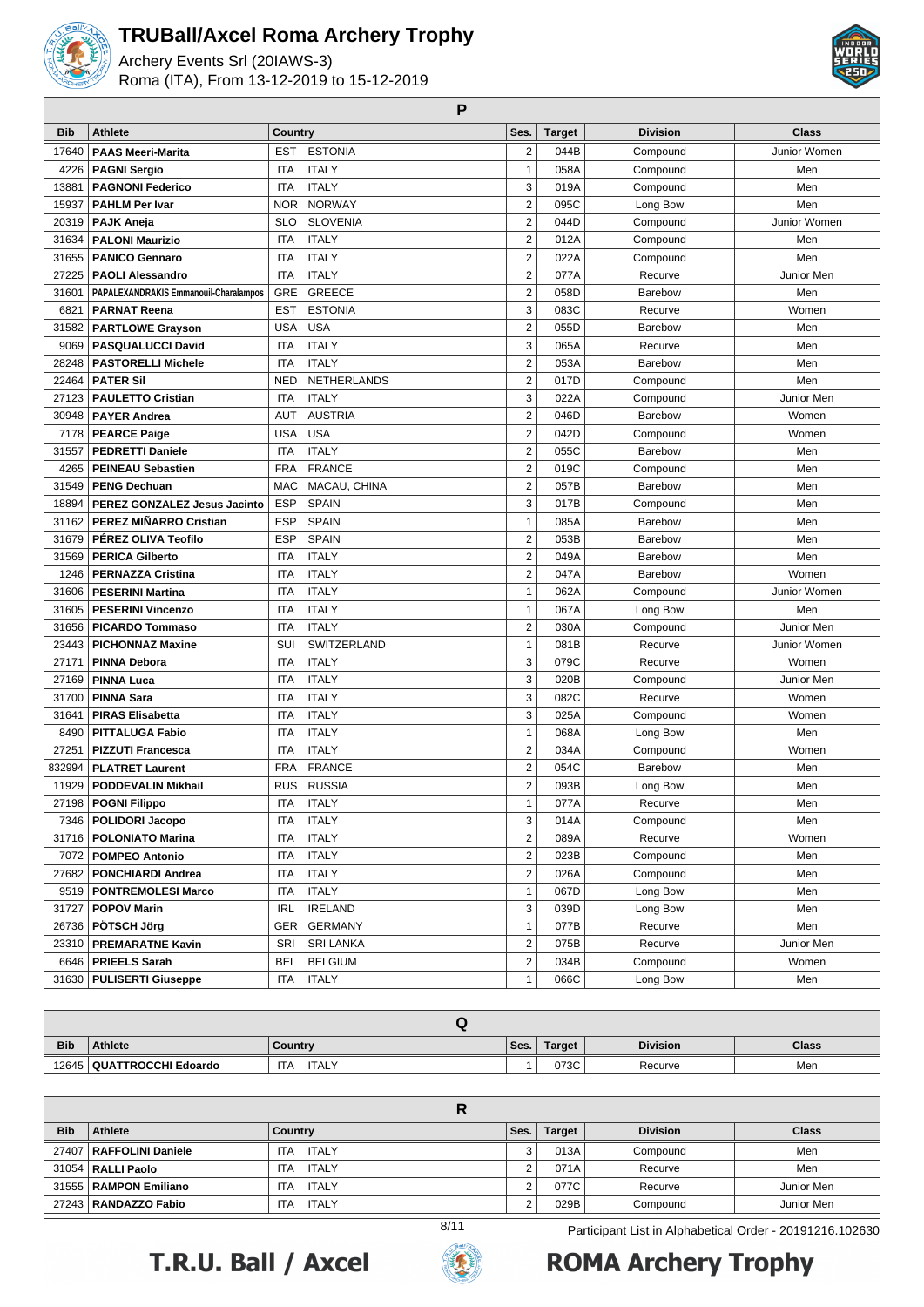

L

### **TRUBall/Axcel Roma Archery Trophy**

Archery Events Srl (20IAWS-3) Roma (ITA), From 13-12-2019 to 15-12-2019



|            |                                    |                                | R              |               |                 | Continue     |
|------------|------------------------------------|--------------------------------|----------------|---------------|-----------------|--------------|
| <b>Bib</b> | <b>Athlete</b>                     | Country                        | Ses.           | <b>Target</b> | <b>Division</b> | <b>Class</b> |
| 31570      | <b>RASILE Angelo</b>               | <b>ITALY</b><br><b>ITA</b>     | 2              | 073A          | Recurve         | Men          |
| 15129      | <b>RAVNIKAR Ziga</b>               | <b>SLOVENIA</b><br><b>SLO</b>  | $\overline{2}$ | 078B          | Recurve         | Junior Men   |
| 16298      | <b>REBAGLIATI Chiara</b>           | <b>ITALY</b><br><b>ITA</b>     | $\overline{2}$ | 089C          | Recurve         | Women        |
| 28591      | <b>REGA Brad</b>                   | <b>USA</b><br><b>USA</b>       | 3              | 009D          | Compound        | Men          |
| 26678      | <b>REITHLER Jean-François</b>      | <b>FRANCE</b><br><b>FRA</b>    | 1              | 057B          | Compound        | Men          |
| 15290      | <b>REMAR Alen</b>                  | <b>CROATIA</b><br><b>CRO</b>   | $\overline{2}$ | 077B          | Recurve         | Junior Men   |
| 13488      | <b>RET Sara</b>                    | <b>ITALY</b><br><b>ITA</b>     | 3              | 026C          | Compound        | Women        |
| 14446      | <b>REYES Brandon</b>               | <b>USA</b><br><b>USA</b>       | $\overline{2}$ | 015C          | Compound        | Men          |
| 27785      | <b>REZEK Maks</b>                  | CROATIA<br>CRO                 | $\overline{2}$ | 065C          | Recurve         | Men          |
| 31697      | <b>RIBATALLADA ESPASA Xavier</b>   | <b>ESP</b><br><b>SPAIN</b>     | 1              | 087D          | Barebow         | Men          |
| 31707      | <b>RICCIERI Andrea</b>             | <b>ITALY</b><br><b>ITA</b>     | 3              | 065C          | Recurve         | Men          |
| 31542      | <b>RINALDI Alessandro</b>          | <b>ITALY</b><br><b>ITA</b>     | $\overline{2}$ | 093A          | Long Bow        | Men          |
| 31599      | <b>RIVOALLAN Aymeric</b>           | <b>FRANCE</b><br><b>FRA</b>    | 3              | 019B          | Compound        | Men          |
| 31616      | <b>ROCCHI Francesco</b>            | <b>ITALY</b><br><b>ITA</b>     | 3              | 070B          | Recurve         | Junior Men   |
| 12028      | <b>ROGERS MACRUAIDHRI Eamon</b>    | <b>IRELAND</b><br><b>IRL</b>   | $\overline{2}$ | 026C          | Compound        | Men          |
| 12570      | <b>ROGERS MHICRUAIDHRI Deirdre</b> | <b>IRELAND</b><br><b>IRL</b>   | $\overline{2}$ | 041B          | Compound        | Women        |
| 20002      | <b>ROLANDO Aiko</b>                | <b>ITALY</b><br><b>ITA</b>     | 3              | 076A          | Recurve         | Junior Women |
| 28159      | <b>RONCHI Alessandro</b>           | <b>ITALY</b><br><b>ITA</b>     | $\overline{2}$ | 019A          | Compound        | Men          |
| 3542       | <b>RONER Elisa</b>                 | <b>ITALY</b><br><b>ITA</b>     | 1              | 063D          | Compound        | Women        |
| 31676      | <b>ROODT Frans</b>                 | <b>AUSTRALIA</b><br><b>AUS</b> | 3              | 037B          | Barebow         | Men          |
| 31618      | <b>ROSATI Ludovica</b>             | <b>ITALY</b><br><b>ITA</b>     | $\overline{2}$ | 082A          | Recurve         | Junior Women |
| 27760      | <b>ROSSI Giulia</b>                | <b>ITALY</b><br><b>ITA</b>     | $\overline{2}$ | 084A          | Recurve         | Junior Women |
| 613        | <b>RUBAN Viktor</b>                | <b>UKRAINE</b><br><b>UKR</b>   | $\overline{2}$ | 070C          | Recurve         | Men          |
| 31620      | <b>RUDONI Alessio</b>              | <b>ITALY</b><br><b>ITA</b>     | $\overline{2}$ | 058C          | Barebow         | Men          |
| 20950      | <b>RUIZ Alexis</b>                 | <b>USA</b><br><b>USA</b>       | $\overline{2}$ | 040D          | Compound        | Women        |

**S**

|            | P                           |                                                                  |                |               |                 |              |  |  |  |
|------------|-----------------------------|------------------------------------------------------------------|----------------|---------------|-----------------|--------------|--|--|--|
| <b>Bib</b> | <b>Athlete</b>              | Country                                                          | Ses.           | <b>Target</b> | <b>Division</b> | <b>Class</b> |  |  |  |
| 17860      | <b>SACCHETTI Paola</b>      | <b>ITALY</b><br><b>ITA</b>                                       | 3              | 042C          | Long Bow        | Women        |  |  |  |
| 14621      | <b>SAJEEV De Silva</b>      | <b>SRI LANKA</b><br>SRI                                          | $\overline{2}$ | 068B          | Recurve         | Men          |  |  |  |
| 10803      | <b>SALDANHA Chantal</b>     | <b>FRANCE</b><br><b>FRA</b>                                      | $\mathbf{1}$   | 063C          | Compound        | Women        |  |  |  |
| 31540      | <b>SANCHEZ TORRES Felix</b> | <b>SPAIN</b><br><b>ESP</b>                                       | $\mathbf{1}$   | 085C          | Barebow         | Men          |  |  |  |
| 20803      | <b>SANTI Matteo</b>         | <b>ITALY</b><br><b>ITA</b>                                       | $\mathbf{1}$   | 078A          | Recurve         | Junior Men   |  |  |  |
| 3194       | <b>SARGEANT Bayley</b>      | <b>GREAT BRITAIN</b><br><b>GBR</b>                               | $\overline{2}$ | 035C          | Compound        | Women        |  |  |  |
| 12309      | <b>SARTORELLO Manuel</b>    | <b>ITALY</b><br><b>ITA</b>                                       | 3              | 011C          | Compound        | Men          |  |  |  |
| 13577      | <b>SAVENKOVA Alexandra</b>  | <b>RUSSIA</b><br><b>RUS</b>                                      | $\overline{2}$ | 038C          | Compound        | Women        |  |  |  |
| 12654      | <b>SCALELLA Lorenzo</b>     | <b>ITALY</b><br><b>ITA</b>                                       | 3              | 067A          | Recurve         | Men          |  |  |  |
| 31623      | <b>SCANCELLA Giuliano</b>   | <b>ITALY</b><br><b>ITA</b>                                       | $\mathbf{1}$   | 067B          | Long Bow        | Men          |  |  |  |
| 27170      | <b>SCARAMUZZA Edoardo</b>   | <b>ITALY</b><br><b>ITA</b>                                       | 3              | 020D          | Compound        | Junior Men   |  |  |  |
| 31561      | <b>SCARAMUZZA Vincenzo</b>  | <b>ITALY</b><br><b>ITA</b>                                       | $\mathbf{1}$   | 067C          | Long Bow        | Men          |  |  |  |
| 31567      | <b>SCARFOGLIO Delia</b>     | <b>ITALY</b><br><b>ITA</b>                                       | $\overline{2}$ | 046A          | Barebow         | Women        |  |  |  |
| 7571       | <b>SCHAFF Kris</b>          | <b>USA</b><br><b>USA</b>                                         | $\overline{2}$ | 014C          | Compound        | Men          |  |  |  |
| 6998       | <b>SCHLOESSER Mike</b>      | <b>NED</b><br><b>NETHERLANDS</b>                                 | $\overline{2}$ | 018D          | Compound        | Men          |  |  |  |
| 27100      | <b>SCUTIGLIANI Luca</b>     | <b>ITALY</b><br><b>ITA</b>                                       | 3              | 072A          | Recurve         | Junior Men   |  |  |  |
| 31091      | <b>SEEZ Carol-Anne</b>      | <b>GREAT BRITAIN</b><br><b>GBR</b>                               | $\overline{2}$ | 047B          | Barebow         | Women        |  |  |  |
| 31595      | <b>SEEZ David</b>           | <b>GBR</b><br><b>GREAT BRITAIN</b>                               | $\overline{2}$ | 050B          | Barebow         | Men          |  |  |  |
| 7079       | <b>SEIMANDI Giuseppe</b>    | <b>ITALY</b><br><b>ITA</b>                                       | $\overline{2}$ | 021A          | Compound        | Men          |  |  |  |
| 31463      | <b>SELLIN Ewan</b>          | <b>FRANCE</b><br><b>FRA</b>                                      | $\overline{2}$ | 076B          | Recurve         | Junior Men   |  |  |  |
| 604        | <b>SERDYUK Oleksandr</b>    | <b>UKRAINE</b><br><b>UKR</b>                                     | $\overline{2}$ | 070B          | Recurve         | Men          |  |  |  |
| 9239       | <b>SERI Marco</b>           | <b>ITALY</b><br><b>ITA</b>                                       | 3              | 064C          | Recurve         | Men          |  |  |  |
| 31609      | <b>SHEKHTMAN Yuliya</b>     | <b>RUSSIA</b><br><b>RUS</b>                                      | $\overline{2}$ | 047C          | Barebow         | Women        |  |  |  |
| 7704       | <b>SHKLIAR Ksenija</b>      | <b>UKRAINE</b><br><b>UKR</b>                                     | $\overline{2}$ | 037C          | Compound        | Women        |  |  |  |
| 28207      | <b>SIGNORINI Maurizio</b>   | <b>ITALY</b><br><b>ITA</b>                                       | $\overline{2}$ | 020B          | Compound        | Men          |  |  |  |
| 14081      | <b>SIM Yeji</b>             | <b>KOREA</b><br><b>KOR</b>                                       | 3              | 082B          | Recurve         | Women        |  |  |  |
| 31544      | <b>SIMERAY Tao</b>          | <b>FRANCE</b><br><b>FRA</b>                                      | $\mathbf{1}$   | 078B          | Recurve         | Junior Men   |  |  |  |
| 28244      | <b>SIMON Jerome</b>         | <b>FRANCE</b><br><b>FRA</b>                                      | $\mathbf{1}$   | 074B          | Recurve         | Men          |  |  |  |
| 10274      | <b>SIMONELLI Alberto</b>    | <b>ITALY</b><br><b>ITA</b>                                       | $\overline{2}$ | 011A          | Compound        | Men          |  |  |  |
| 24093      | <b>SIMS Daniel</b>          | <b>GBR</b><br><b>GREAT BRITAIN</b>                               | 3              | 062D          | Recurve         | Men          |  |  |  |
| 31639      | <b>SINGH Daya</b>           | <b>ITALY</b><br><b>ITA</b>                                       | $\overline{2}$ | 064A          | Recurve         | Men          |  |  |  |
| 27464      | <b>SLANA Teja</b>           | <b>SLOVENIA</b><br><b>SLO</b>                                    | $\overline{2}$ | 081D          | Recurve         | Junior Women |  |  |  |
|            |                             | 9/11<br>Participant List in Alphabetical Order - 20191216.102630 |                |               |                 |              |  |  |  |



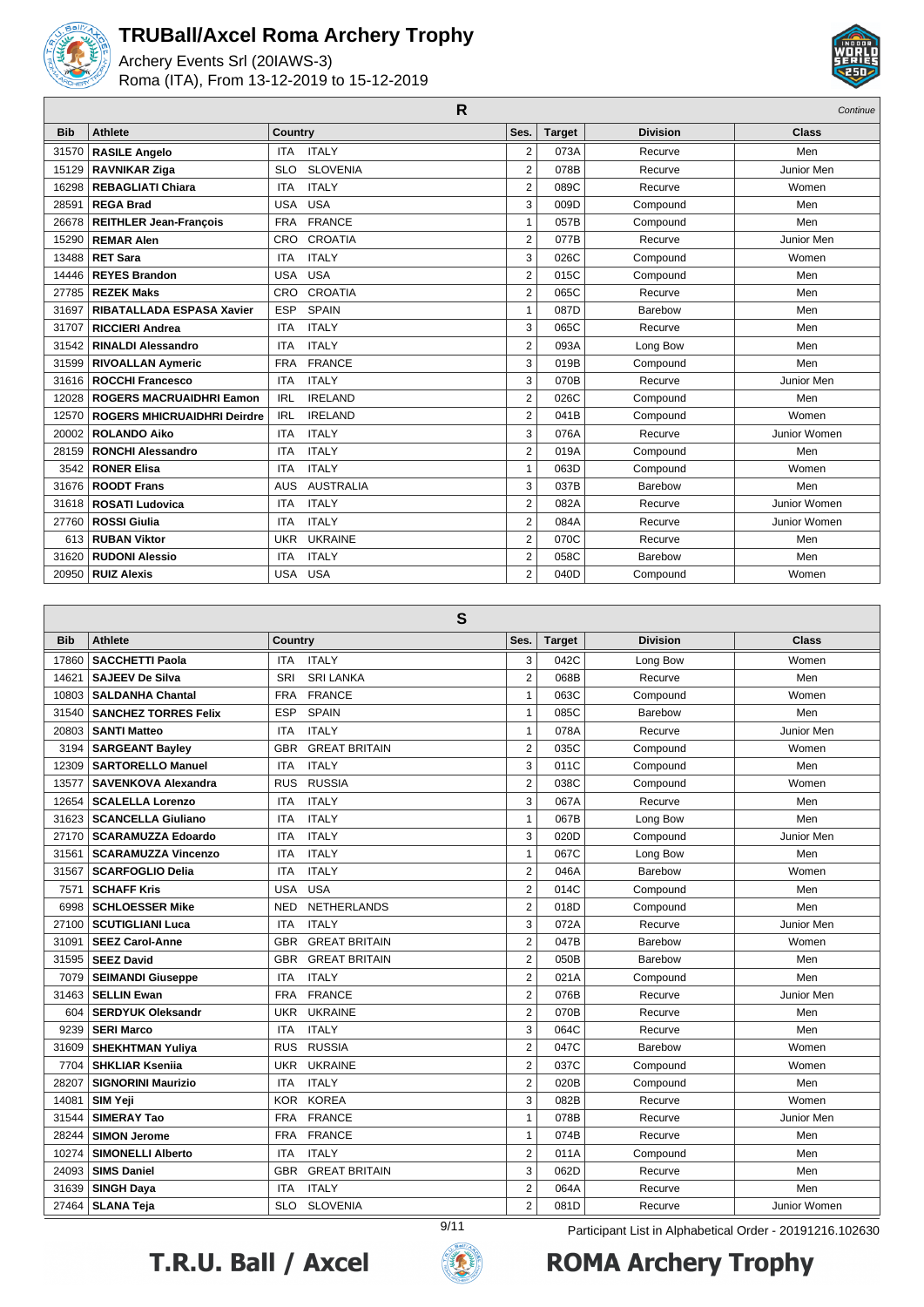

Г

### **TRUBall/Axcel Roma Archery Trophy**

Archery Events Srl (20IAWS-3) Roma (ITA), From 13-12-2019 to 15-12-2019



**S** Continue  $\overline{\mathbf{S}}$ 

| <b>Bib</b> | Athlete                        | <b>Country</b>             | Ses. | <b>Target</b> | <b>Division</b> | <b>Class</b> |
|------------|--------------------------------|----------------------------|------|---------------|-----------------|--------------|
|            | 20113   SO Chaewon             | KOR KOREA                  | 3    | 025B          | Compound        | Women        |
|            | 31660   SOLETTI Trieste        | <b>ITALY</b><br>ITA.       | 2    | 017A          | Compound        | Men          |
|            | 17349   SONG Yun Soo           | KOR KOREA                  | 3    | 026B          | Compound        | Women        |
| 2681       | SPANU Ilaria                   | <b>ITALY</b><br><b>ITA</b> | 3    | 024A          | Compound        | Women        |
| 27187      | SPARNACCINI Francesco          | <b>ITALY</b><br>ITA        | 3    | 071B          | Recurve         | Junior Men   |
|            | 31572   SPASIUC Florin Nicolae | <b>ITALY</b><br>ITA        |      | 074A          | Recurve         | Men          |
|            | 12469   STRAJHAR Gasper        | SLO SLOVENIA               | 2    | 065B          | Recurve         | Men          |
|            | 7192 STROBBE Eleonora          | <b>ITALY</b><br><b>ITA</b> | 3    | 032C          | Barebow         | Women        |
|            | 31681   SULAIMAN Norliana      | MAS MALAYSIA               | 2    | 046B          | Barebow         | Women        |
|            | 30434   SULIK Leo              | CRO CROATIA                | 2    | 078C          | Recurve         | Junior Men   |
|            | 13085   SUT Jesse              | ITALY<br><b>ITA</b>        | 2    | 013D          | Compound        | Men          |
|            |                                |                            |      |               |                 |              |

| _ | - |  |
|---|---|--|
|   |   |  |
|   |   |  |

| <b>Bib</b> | <b>Athlete</b>                    | <b>Country</b>               | Ses.           | <b>Target</b> | <b>Division</b> | <b>Class</b> |
|------------|-----------------------------------|------------------------------|----------------|---------------|-----------------|--------------|
| 31722      | <b>TEMPERINI Tiziana</b>          | <b>ITALY</b><br>ITA          | 3              | 025D          | Compound        | Women        |
| 27538      | <b>THEMELIS Filippos-Georgios</b> | GRE GREECE                   | 3              | 072D          | Recurve         | Junior Men   |
| 17687      | <b>TIMOFEEVA Evgenija</b>         | RUSSIA<br><b>RUS</b>         | 2              | 087C          | Recurve         | Women        |
| 27090      | <b>TODERI Andrea</b>              | <b>ITALY</b><br>ITA.         | 3              | 060B          | Recurve         | Men          |
| 27164      | <b>TODESCO Filippo</b>            | <b>ITALY</b><br><b>ITA</b>   | 3              | 021B          | Compound        | Junior Men   |
| 11092      | <b>TONIOLI Marcella</b>           | <b>ITALY</b><br>ITA          | $\overline{2}$ | 035A          | Compound        | Women        |
| 31586      | <b>TOSI Marisa</b>                | <b>ITALY</b><br>ITA.         | 2              | 091C          | Long Bow        | Women        |
| 20328      | <b>TRAVISANI Stefano</b>          | <b>ITALY</b><br>ITA          | 2              | 061A          | Recurve         | Men          |
| 31653      | <b>TROMBIN Federico</b>           | <b>ITALY</b><br>ITA.         |                | 076C          | Recurve         | Men          |
| 3163       | <b>TSYBIKZHAPOV Aldar</b>         | RUSSIA<br><b>RUS</b>         | 2              | 060D          | Recurve         | Men          |
| 13873      | <b>TSYBIKZHAPOV Oleg</b>          | RUSSIA<br><b>RUS</b>         | 2              | 092B          | Long Bow        | Men          |
| 27124      | <b>TUZI Marianna</b>              | <b>ITALY</b><br><b>ITA</b>   | 3              | 023A          | Compound        | Junior Women |
| 17593      | <b>TWOMEY Sarah</b>               | <b>IRELAND</b><br><b>IRL</b> | 3              | 032B          | Barebow         | Women        |

| <b>Bib</b> | <b>Athlete</b> | Country                       | Ses. | Target | <b>Division</b> | <b>Class</b> |
|------------|----------------|-------------------------------|------|--------|-----------------|--------------|
| 6584       | UMER Ana       | <b>SLOVENIA</b><br><b>SLO</b> |      | 080B   | Recurve         | Women        |

| ٧          |                              |                            |                |               |                 |              |
|------------|------------------------------|----------------------------|----------------|---------------|-----------------|--------------|
| <b>Bib</b> | <b>Athlete</b>               | <b>Country</b>             | Ses.           | <b>Target</b> | <b>Division</b> | <b>Class</b> |
| 31583      | <b>VACCHETTI Marta</b>       | <b>ITALY</b><br>ITA.       | 2              | 044C          | Compound        | Junior Women |
| 31703      | <b>VAGLIETTI Alberto</b>     | <b>ITALY</b><br><b>ITA</b> | 2              | 080B          | Recurve         | Junior Men   |
| 28163      | <b>VAIA Franco</b>           | <b>ITALY</b><br><b>ITA</b> | 2              | 013A          | Compound        | Men          |
| 31635      | <b>VALENTE Lorenzo</b>       | <b>ITALY</b><br><b>ITA</b> | 3              | 069B          | Recurve         | Junior Men   |
| 27233      | <b>VALENTE Luca</b>          | <b>ITALY</b><br><b>ITA</b> | 2              | 019B          | Compound        | Men          |
| 18703      | <b>VANNINI Sabrina</b>       | <b>ITALY</b><br><b>ITA</b> |                | 091C          | Barebow         | Women        |
| 31637      | <b>VASTA Massimiliano</b>    | <b>ITALY</b><br><b>ITA</b> | $\overline{2}$ | 054D          | Barebow         | Men          |
| 8702       | <b>VAVRO Mario</b>           | <b>CROATIA</b><br>CRO      | $\overline{2}$ | 021C          | Compound        | Men          |
| 31645      | <b>VENTURI Paolo</b>         | <b>ITALY</b><br><b>ITA</b> | 2              | 092A          | Long Bow        | Men          |
| 18444      | <b>VERA BRINGAS Cesar</b>    | <b>ESP</b><br><b>SPAIN</b> | 2              | 056B          | Barebow         | Men          |
| 6999       | <b>VERMEULEN Jody</b>        | <b>NETHERLANDS</b><br>NED. | 2              | 040B          | Compound        | Women        |
| 15913      | <b>VICINI Davide</b>         | <b>ITALY</b><br><b>ITA</b> |                | 087B          | Barebow         | Men          |
| 20330      | <b>VIRGILIO Maria Andrea</b> | <b>ITALY</b><br><b>ITA</b> | $\overline{2}$ | 036A          | Compound        | Women        |
| 31705      | <b>VOLI Antonio</b>          | <b>ITALY</b><br><b>ITA</b> | 3              | 010B          | Compound        | Men          |
| 31663      | <b>VOLI Francesco Matteo</b> | <b>ITALY</b><br><b>ITA</b> | 2              | 032C          | Compound        | Junior Men   |

| W          |                      |                   |            |               |                 |              |
|------------|----------------------|-------------------|------------|---------------|-----------------|--------------|
| <b>Bib</b> | <b>Athlete</b>       | Country           | Ses.       | <b>Target</b> | <b>Division</b> | <b>Class</b> |
|            | 13105   WIESER Felix | GER GERMANY       |            | 060C          | Recurve         | Men          |
|            | 1350   WILDE Logan   | <b>USA</b><br>USA | 3          | 011D          | Compound        | Men          |
| 1391       | <b>WILDE Reo</b>     | <b>USA</b><br>USA | 3          | 010D          | Compound        | Men          |
| 20951      | WILLIAMS Jack        | USA USA           | 3          | 066B          | Recurve         | Men          |
|            | 7003   WOOD Antony   | GBR GREAT BRITAIN | $\sqrt{2}$ | 073D          | Recurve         | Men          |





# 10/11 Participant List in Alphabetical Order - 20191216.102630